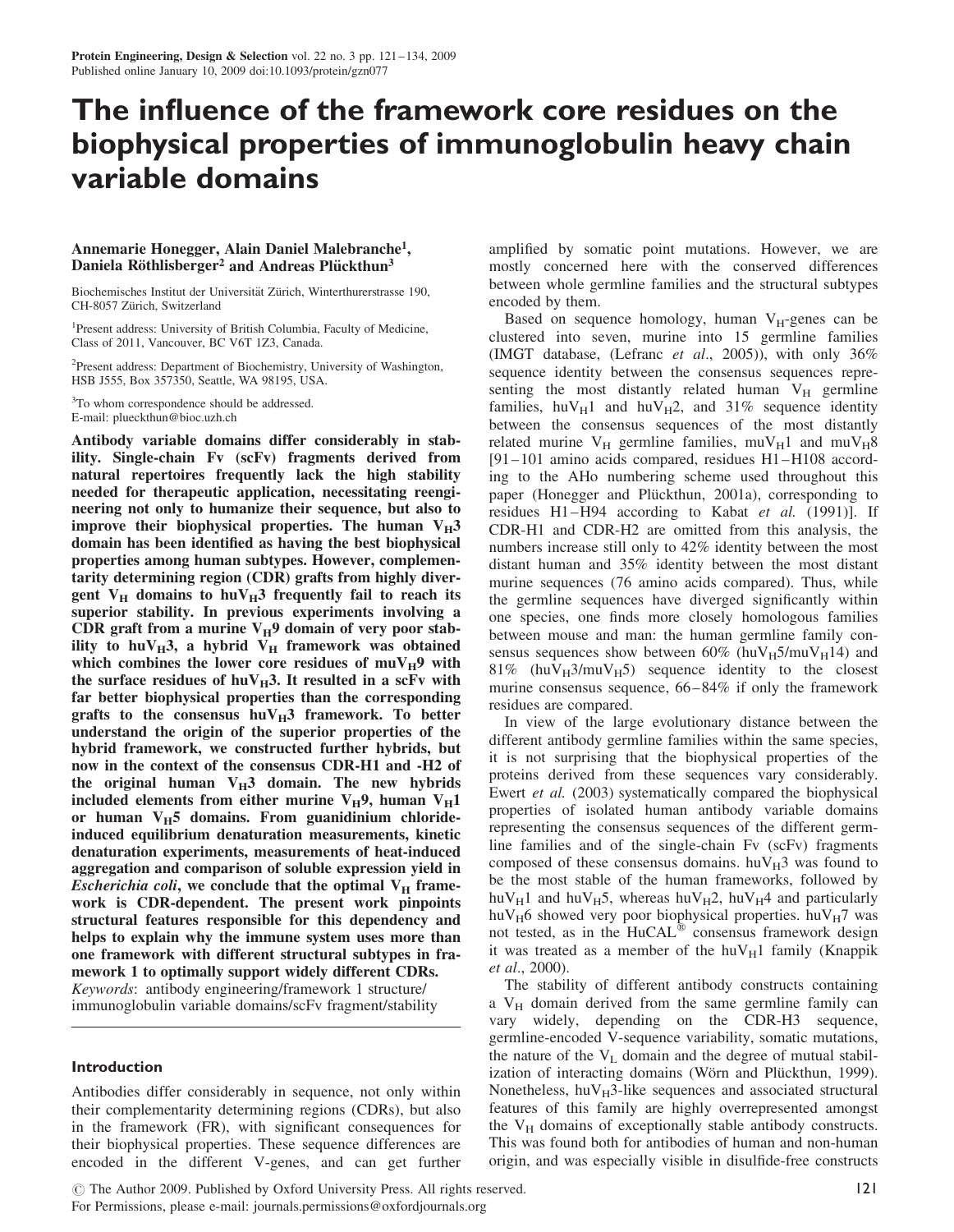(Proba et al., 1997, 1998) or in intrabodies (Marasco, 1995) selected for the stability in a reducing environment, both of which cannot rely on the stabilizing influence of the disulfide bond. Camelid  $V<sub>HH</sub>$  domains, capable of functioning in the absence of a  $V_L$  domain (Hamers-Casterman *et al.*, 1993; Ewert *et al.*, 2002) also fall into the class of huV<sub>H</sub>3-like V<sub>H</sub> domains. Around 50% of all functional human germlines (27 out of 57 genes) belong the huV $_{H}$ 3 family, making this the largest germline family in the human repertoire. For these reasons, the huV $_{\rm H}$ 3 consensus framework is the most frequently used human acceptor framework for CDR grafts (Jones et al., 1986; Eigenbrot et al., 1993), which are performed primarily to reduce the immunogenicity of an antibody-derived construct in therapeutic applications in humans, but as a fringe benefit may also improve their biophysical properties. Single framework libraries have also been constructed based on this type of framework (Pini et al., 1998; Söderlind et al., 2000; Röthlisberger et al., 2004; Fellouse et al., 2005; Fellouse et al., 2007).

From a structural standpoint, and ignoring CDR lengths and conformations, natural  $V_H$  frameworks can be grouped into three (human) or four (mouse) distinct structural subtypes (Saul and Poljak, 1993; Saul, 1994; Honegger and Plückthun, 2001b; Jung et al., 2001). The most striking difference between those subclasses lies in the conformation of the kink connecting strands  $A'$  and  $A''$  in the framework 1 region of the domain (Fig. 1A–D). This conformational difference is caused by the fully buried side chain of a glutamate or glutamine in position H6 that has to assume a different conformation depending on its identity in order to satisfy the different hydrogen bonding requirements. The glutamate side chain can only serve as a hydrogen bond acceptor (Fig. 2A), while the glutamine side chain is both a hydrogen bond acceptor and a donor (Fig. 2B), which results in hydrogen bonds to different main chain peptide NH and CO groups and to the side chain OH of Thr H143. The sidechain orientation enforced by these hydrogen bonds affects the main-chain conformation, as it does not allow the continuation of the A'  $\beta$ -strand, but enforces a kink in the chain. The actual shape of the kink is further modulated by the flexibility of residues H7–H10 within the kink (Honegger and Plückthun, 2001b; Jung et al., 2001). Additional, more subtle, differences of the backbone conformation throughout the entire domain become apparent upon superposition of multiple structures: a slight difference in the relative orientation of the inner  $\beta$ -sheet (forming the heterodimer interface) and the outer  $\beta$ -sheet, which together form the  $\beta$ -sandwich structure of the immunoglobulin fold, can be noted, as well as slight differences in the take-off angle of CDR-H2 (Fig. 1E and F).

While the lower core of the  $V_L$  domains is fairly conserved across all germlines, even between lambda and kappa chains, the subtype-dependent variations in the backbone conformation of the  $V_H$  domains impose constraints on the packing of the hydrophobic residues in the core of the domain. This core packing, though highly conserved within any one of the  $V_H$  germline families, shows significant variations from one germline family to the next. Successfully grafting the complementary determining regions of an antibody to structurally divergent frameworks is only possible because the core can be divided into an upper core and a lower core (Fig. 3), bisected by a layer of highly conserved residues: the upper core consists mainly of buried CDR residues, but some additional residues from the N-terminal region and the outer loop pack against key CDR residues and usually have to be grafted along with the CDR residues in order to maintain the full antigen binding affinity. The dividing layer between upper and lower core consists mainly of the disulfide bond (Cys H23–Cys H106) and the core tryptophan (Trp H23). Glu/Gln H6, while playing a large part in the variability of the lower core does not directly affect the upper core: the conformational difference between Glu and Gln in that position consists mainly in a rotation around the long axis of the side chain that enforces a change in mainchain conformation with little change in the volume filled by the side chain (Fig. 1B). The lower core consists of the hydrophobic core residues H19, H21, H55, H56, H74, H78, H91, H93, H96, H102, H104 and H145 discussed in this paper. These residues co-vary with the antibody germline family. In addition, a cluster of charged residues (H45, H53, H77 H97, H99, H100) in the lower core of the  $V_H$  domain has been kept constant in all constructs. This clean division between upper and lower core breaks down in the area of CDR-H2. The boundaries of CDR-H2 are not clearly delineated, and buried CDR-residues pack against lower core residues that vary by subtype. In addition, the take-off angle and conformation of CDR-H2 differ between different germline families and structural subtypes. These differences are in part due to different CDR-H2 length and specific CDR-H2 sequence features, in part to the interactions between CDR-H2 and residues in the lower core.

In the design of a CDR graft for humanization and/or stabilization (Ewert et al., 2004) one often has to make a choice: on the one hand, a graft to the human framework most closely related to the framework of the CDR donor minimizes the probability of losing binding affinity, but may lead to a construct of equally insufficient stability as the donor. In contrast, grafting to the most stable of the human  $V_L$  and  $V_H$  frameworks reduces the risk of producing a construct with insufficient stability, but increases the risk of reducing antigen binding affinity. To further complicate matters, the most stable framework is not necessarily the one that gives the best production yields in a given expression system, as  $huv_H1$  appears to be somewhat less aggregationprone and is produced with higher yields than  $huv_H3$  upon soluble periplasmic expression in Escherichia coli (Ewert et al., 2003).

The question thus arises whether there might be more appropriate acceptor frameworks for loop grafting than hu $V_H$ 3. One such candidate has been identified from previous loop grafting experiments. The scFv Moc31 is derived from a murine monoclonal antibody with a  $muV\kappa2$  lightand a muV $_{\rm H}$ 9 heavy-chain variable domain and directed against the cell surface glycoprotein EpCAM (EGP2) (Myklebust et al., 1991), and it was converted to the humanized scFv 4D5MocA (Willuda et al., 1999) by standard CDR grafting to the huV $\kappa$ 1 and huV $_H$ 3 consensus frameworks. These domains had also been used in the humanization of antibody 4D5 (Eigenbrot et al., 1993). Taking into account the possibility that the framework subtype and associated core packing differences might affect the CDR-H2 take-off angle as suggested by Saul and Poljak (Saul and Poljak, 1993; Saul, 1994) and the difference in the relative orientation of the two  $\beta$ -sheets observed in the comparison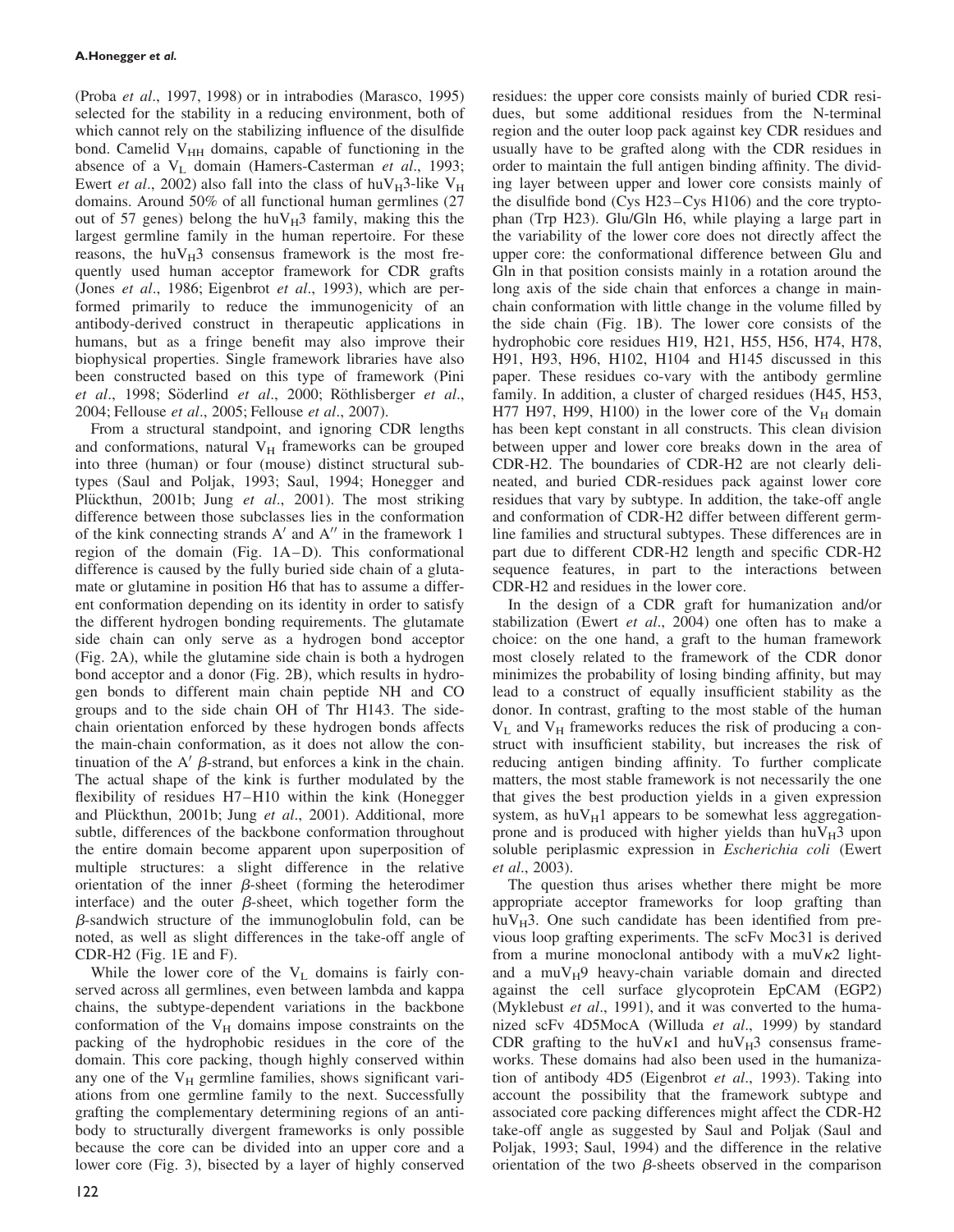

Fig. 1. Structural superposition of  $V_H$  domains. Coordinates of representative  $V_H$  domain structures for the four subtypes were excised from the structures of various antibody constructs downloaded from the PDB and aligned by least squares superposition of the structurally least variable C-positions in the  $V_H$ domain (H3–H6, H20–H24, H41–H47, H51–H57, H78–H82, H89–H93, H102–H108, H138–H144). The domains were color-coded according to the amino acids in positions H6, H7 and H10 predicting the structural subtype: magenta (type I): H6=E, H7  $\neq$  P, H10=P, represented by the V<sub>H</sub> domain of PDB entry 1A7Q; pink (type II): H6=E, H7  $\neq$  P, H10=G, PDB entry 1AQK (Faber et al., 1998); cyan (type III): H6=Q, H7  $\neq$  P, PDB entry 12E8 (Trakhanov et al., 1999); blue (type IV): H6=Q, H7=P, first molecule in PDB entry 1CIC (Bentley et al., 1990). (A) C $\alpha$  trace of entire V<sub>H</sub> domain, (B) Glu/Gln H6 and Thr H143 side-chain conformation, (C) framework 1 main-chain conformation, (D) correlated structure and sequence changes across the  $V_H$  domain core. (E) Comparison of 12 representative structures derived from  $muV_H9$  (magenta) and  $huV_H3$  (cyan) germline domains after least squares superposition of just the inner  $\beta$ -sheet (residues H20–H24, H41–H47, H102–H108, H138–H144). It highlights the subtle differences in the relative orientations of the inner and outer  $\beta$ -sheet correlated with the domain subtype. (F) Differences in length, conformation and take-off angle of CDR-H2 between huV $_H$ 3 [pink, PDB entry 1AQK (Faber et al., 1998)] and muV<sub>H</sub>9 [cyan, PDB entry 1N4X (Lescar et al., 2003)]. The figures were generated using the program PyMOL (http://pymol. sourceforge.net/).

of available huV $_{\rm H}$ 3 and muV $_{\rm H}$ 9 structures (Fig. 1E and F), we constructed a further chimeric acceptor framework from huV $_{\rm H}$ 3 and muV $_{\rm H}$ 9 elements: it retains the subtypedetermining framework 1 residues and the hydrophobic core residues of the murine CDR donor Moc31 in combination with the surface residues specified by the  $huv_H3$  consensus. This approach yielded the humanized scFv 4D5MocB (Willuda et al., 1999). This is summarized in Fig. 4.

Fears that the framework subtype might affect antigen binding, for example, by enforcing a different conformation on the CDRs, turned out to be unfounded in the case of the scFv Moc31: both variants, 4D5MocA and 4D5MocB, recognized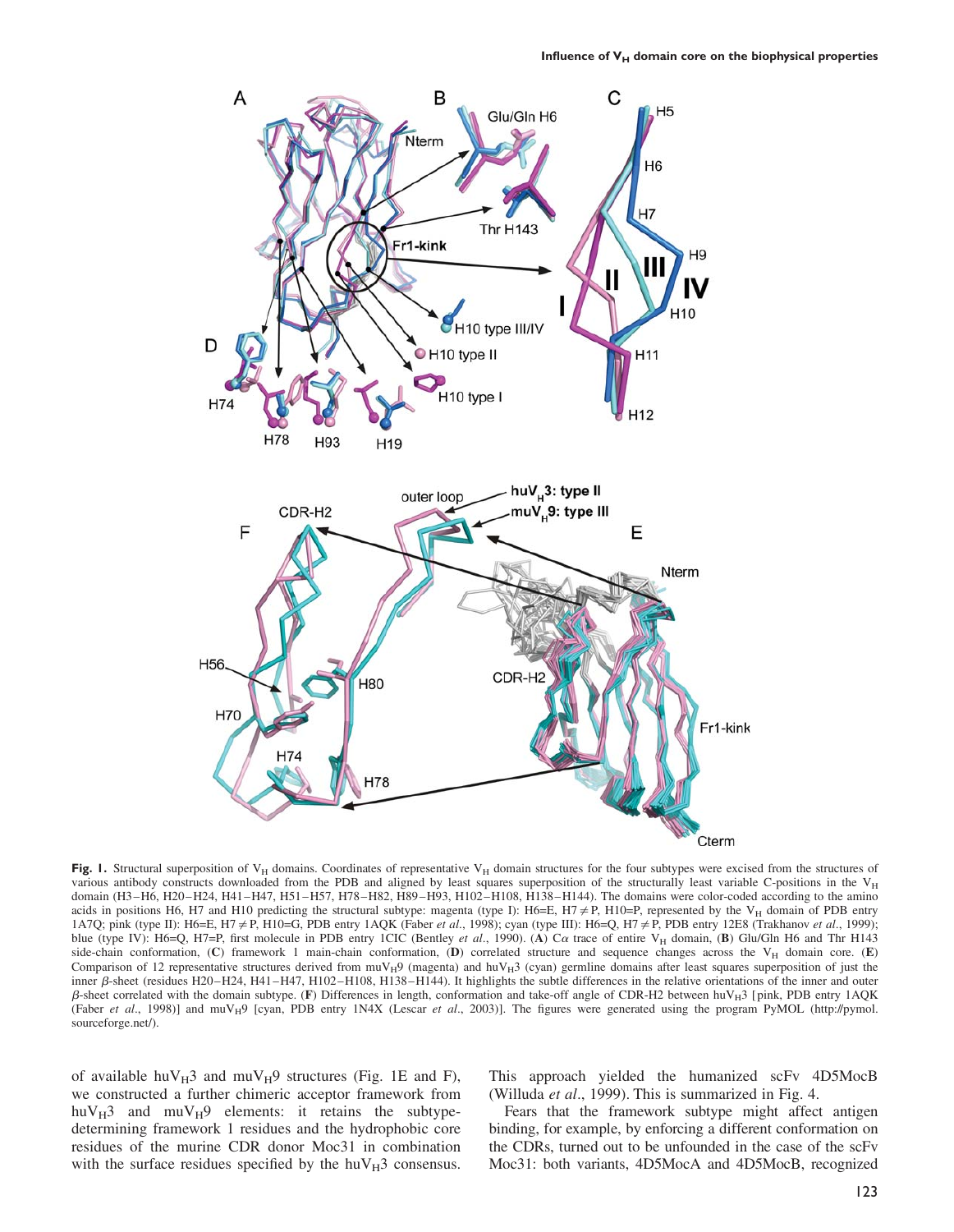

Fig. 2. Detailed view of the hydrogen bonding pattern involving the side chain of residue H6. (A) Type II consensus hydrogen bonding pattern (subtype signature H6=Glu, H7=not Pro, H10=Gly): one oxygen of the side-chain carboxylate group accepts two hydrogen bonds from the main-chain NH groups of Glu H6 and of Gly H142 (H106), the other from the main-chain NH groups of Cys H106 (H92) and of Gly H140 (H104). The side chain of Thr H143 (H107) is rotated relative to the conformation seen in the type III and IV structures. (B) Type III consensus hydrogen bonding pattern (subtype signature H6=Gln, H7=not Pro, H10=any amino acid): the oxygen of the side-chain amide can accept a hydrogen bond from two of the three main-chain NH groups of residues Gly H142 (H106) and Gly H140 (H104), which form the conserved  $\beta$ -bulge in FR-H4, and from Cys H106 (H92). The side-chain amide nitrogen of Gln H6 donates a hydrogen bond to the main chain carbonyl of Tyr H104 (H90) and to the side-chain hydroxyl group of Thr H143 (H107), which in turn donates a hydrogen bond to the main-chain carbonyl of Pro H7.



Fig. 3. Model structure. The V<sub>H</sub> domain of the huV $\kappa$ 3-huV<sub>H</sub>3·MocB model is shown as C-trace (pale blue), the  $V_L$  domain as solvent accessible surface (pink). The three CDRs of  $V_H$  are shown in red [CDR boundaries according to Kabat et al. (1991)]. The side chains of the hydrophobic lower core residues are shown in space filling (CPK) representation, the center core residues that separate the upper core from the lower core in stick representation (dark blue). The figure was generated using the program PyMOL (http://pymol.sourceforge.net/).

the antigen with comparable affinity. However, while both constructs showed significantly improved functional stability and production yield compared to the parental murine scFv, the functional stability of 4D5MocB, the loop graft to the chimeric framework, was considerably higher than that of the classical CDR graft 4D5MocA, as shown by a significantly increased half-life at  $37^{\circ}$ C (Willuda *et al.*, 1999). This additional stability



lower core derived from muV<sub>H</sub>9 (Moc31) from  $huV_H$ 1 from huV<sub>u</sub>5

Fig. 4. Schematic representation of the scFv compared previously (Willuda et al., 1999), (A) Moc31, (B) 4D5MocA, (C) 4D5MocB, (D) 4D5 and their relationship to the scFv analyzed in this study,  $(E)$  huV $\kappa$ 3-huV $_{H}$ 3,  $(F)$ huV<sub>H</sub>3·MocB, (G) huV $\kappa$ 3-huV<sub>H</sub>3·1 and (H) huV $\kappa$ 3-huV<sub>H</sub>3·5. The regions considered in this study (CDRs, core, and framework surface) are indicated and colored according to their origin.

was crucial, as it resulted in a significantly improved biodistribution of the radiolabeled scFv in tumor targeting experiments on mouse xenografts, and allowed the further development of the 4D5MocB scFv into the ETA-immunotoxin (Di Paolo et al., 2003) currently in phase III clinical trials for the treatment of head and neck cancer under the name of Proxinium<sup>TM</sup> and in phase II clinical trials for the treatment of bladder cancer under the name of Vicinium<sup>TM</sup> [Viventia Biotech Inc. (http:// www.viventia.com)].

In this paper, we investigate the reasons for the improved functional stability of the chimeric  $V_H$  framework of  $4D5MocB$  compared to the hu $V_H3$  consensus framework used in 4D5MocA. This raises the more fundamental question whether there are better solutions to a stable, well-behaved framework than nature has found in  $huv_H3$ . We therefore specifically wanted to find out whether the superior biophysical properties of this huV $_H$ 3/muV $_H$ 9 chimeric V $_H$  framework, compared to the consensus  $huV_H3$  framework, were due to superior intrinsic properties of this chimeric framework or to destabilizing interactions between the Moc31 CDRs and the  $huV_H3$  framework. To this end, we constructed three different chimeric  $V_H$  frameworks, each combining the core and subtype-determining residues of a different subtype III  $V_H$ domain with the surface residues and lower core charge cluster specified by the huV $_{\rm H}$ 3 consensus (Fig. 4).

The first of these frameworks reproduces the  $huv_H3/muv_H9$  chimera of the 4D5MocB framework 4D5MocB  $(huV_H3 \cdot MocB)$ , the second combines the core residues of the huV $_H$ 1 consensus with the huV $_H$ 3 framework (huV $_H$ 3.1) and the third investigates the combination of  $h u V_H5$  with  $h u V_H3$  $(huV_H3.5)$ . In order to be able to directly compare these constructs to the human consensus constructs (Ewert et al., 2003), the CDR and upper core sequences were taken from the consensus huV $_H$ 3 HuCAL<sup>®</sup> fragment and the different chimeric  $V_H$  constructs were combined with the consensus huV $\kappa$ 3 domain to produce scFv fragments (Table I).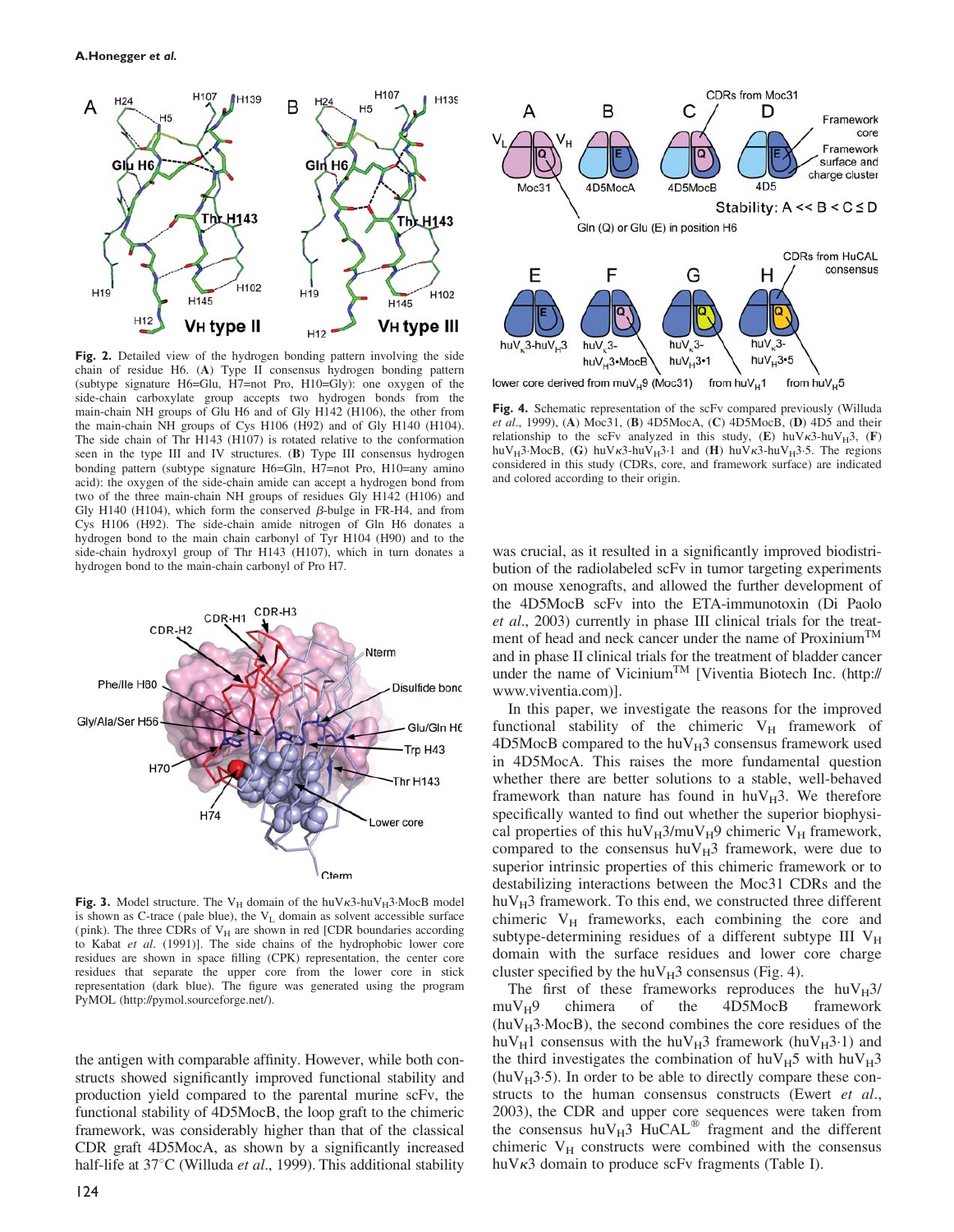|  | <b>Table I.</b> Summary of properties of scFv variants |  |  |  |  |  |
|--|--------------------------------------------------------|--|--|--|--|--|
|--|--------------------------------------------------------|--|--|--|--|--|

| $[GdmCl]_{50}^{b}$<br>Yield <sup>a</sup><br>Thermal denaturation $f_1^c$<br>Construct<br>h $(37^{\circ}C)$<br>h $(65^{\circ}C)$<br>$mg/l \cdot OD_{10}$<br>М<br>> 92<br>$huV_k3-huV_H3$<br>2.6<br>$\sim$ 24<br>21<br>> 92<br>$\sim$ 24<br>$huV_k3-huV_H3 \cdot MocB$<br>15.8<br>2.7<br><< 24<br>>92<br>$huV_k3-huV_H3.1$<br>16.8<br>2.2<br>> 92<br><< 24<br>2.4<br>$huV_k3-huV_H3.5$<br>11.6<br>$1 - 2^d$<br>$1.4/2.8^{\circ}$<br>4D <sub>5</sub><br>n.d.<br>n.d.<br>0.2 <sup>d</sup><br>$<< 0.5^{\rm d}$<br>Moc31<br>n.d.<br>n.d.<br>0.4 <sup>d</sup><br>10 <sup>d</sup><br>n.d.<br>4D5MocA<br>n.d.<br>1 <sup>d</sup><br>$>20^{\rm d}$<br>4D5MocB<br>n.d.<br>n.d. |  |  |  |  |
|--------------------------------------------------------------------------------------------------------------------------------------------------------------------------------------------------------------------------------------------------------------------------------------------------------------------------------------------------------------------------------------------------------------------------------------------------------------------------------------------------------------------------------------------------------------------------------------------------------------------------------------------------------------------|--|--|--|--|
|                                                                                                                                                                                                                                                                                                                                                                                                                                                                                                                                                                                                                                                                    |  |  |  |  |
|                                                                                                                                                                                                                                                                                                                                                                                                                                                                                                                                                                                                                                                                    |  |  |  |  |
|                                                                                                                                                                                                                                                                                                                                                                                                                                                                                                                                                                                                                                                                    |  |  |  |  |
|                                                                                                                                                                                                                                                                                                                                                                                                                                                                                                                                                                                                                                                                    |  |  |  |  |
|                                                                                                                                                                                                                                                                                                                                                                                                                                                                                                                                                                                                                                                                    |  |  |  |  |
|                                                                                                                                                                                                                                                                                                                                                                                                                                                                                                                                                                                                                                                                    |  |  |  |  |
|                                                                                                                                                                                                                                                                                                                                                                                                                                                                                                                                                                                                                                                                    |  |  |  |  |
|                                                                                                                                                                                                                                                                                                                                                                                                                                                                                                                                                                                                                                                                    |  |  |  |  |
|                                                                                                                                                                                                                                                                                                                                                                                                                                                                                                                                                                                                                                                                    |  |  |  |  |
|                                                                                                                                                                                                                                                                                                                                                                                                                                                                                                                                                                                                                                                                    |  |  |  |  |

<sup>a</sup>Yield of soluble protein expressed in the periplasm of  $E.$  coli, normalized to  $OD_{600nm}$  of 10.

<sup>b</sup>Midpoint of the equilibrium denaturation trace (cf. Fig. 7).

c Half-life of disappearance of monomeric species at the temperature indicated.

<sup>d</sup>From Willuda *et al.* (1999).

<sup>e</sup> From Jäger *et al.* (2001), two transitions observed, second transition= $V_L$ domain.

## Materials and methods

## **Constructs**

Starting from an scFv gene containing the synthetic HuCAL consensus domains huV $\kappa$ 3 and huV $\mu$ 3 (Knappik *et al.*, 2000), connected by a  $(Gly<sub>4</sub>Ser)<sub>4</sub>$  linker in the vector pAK400 (Krebber et al., 1997), the three core-grafted  $V_H$ variants were produced by six successive mutagenesis steps using the DpnI overlapping primer mutagenesis protocol (Quick-Changew site-directed mutagenesis kit, Stratagene). All constructs carried the same CDR-L3 and CDR-H3 derived from hu4D5-8 (Eigenbrot et al., 1993). In three mutagenesis steps, the mutations common to all three core grafts were introduced: Glu-H6-Gly and Gly-H10-Ala (step 1), Val-H55-Met and Ser-H56-Gly (step 2) and Val-H74-Phe (step 3). The resulting master mutant was sequenced, and the mutations differentiating the core-grafted variants were introduced by three more mutagenesis steps: the mutations Leu-H19-Val and Leu-H21-Ile (step 4a), Met-H93-Ile (step 5a) and Val-H145-Leu (step 6a) yielded the variant huV $_H$ 3.MocB, the mutations Leu-H19-Val and Leu-H21-Val (step 4b), Phe-H78-Val (step 5b) and Leu-H91-Met and Met-H93-Leu (step 6b) yielded the variant  $h\nu_{\rm H}$ 3.1, and the mutations Leu-H21-Ile (step 4c), Phe-H78-Val (step 5c) and Met-H93-Trp (step 6c) yielded the variant  $huv_H3.5$ .

The single domains, huV $\kappa$ 3 and the V<sub>H</sub>, were expressed from the vector pJB33 (Ewert et al., 2003). scFv fragments consisting of the HuCAL huV $\kappa$ 3 consensus domain, a  $(Gly<sub>4</sub>Ser)<sub>4</sub>$ -linker and one of the V<sub>H</sub> variants described above were assembled into the expression plasmid pAK400 (Krebber et al., 1997) in the  $V_L$ -linker- $V_H$  format. All constructs contained a pelB signal sequence for export to the periplasm, followed by the sequence DSK and then the  $V_L$ -linker- $V_H$  sequence and a C-terminal His<sub>6</sub> tag to allow IMAC purification.

## Expression and purification

scFv fragments and isolated domains were expressed and purified in the same way. Thirty milliliters of dYT medium (16 g tryptone, 10 g yeast extract and 5 g NaCl per  $11 H<sub>2</sub>O$ ) containing 30  $\mu$ g/ml chloramphenicol and 1.0% glucose

were inoculated with a freshly transformed single colony of E. coli SB536 (Bass et al., 1996) and shaken overnight at 25 $\degree$ C. One liter of dYT medium (containing 30  $\mu$ g/ml chloramphenicol and 50 mM  $K_2HPO_4$ ) was inoculated with the pre-culture and incubated at  $25^{\circ}$ C in a 5 l flask with baffles and shaken at 105 rpm. Expression was induced at an  $OD_{550}$ of 1.0 by the addition of IPTG to a final concentration of 0.5 mM. Incubation at  $25^{\circ}$ C continued for 10 h; the cell density typically reached an  $OD_{550}$  between 4 and 6.5, with cells starting to lyse upon longer incubation times. Cells were collected by centrifugation (8000g for 15 min at  $4^{\circ}$ C), resuspended in 50 ml of 50 mM Tris–HCl (pH 7.5) containing 500 mM NaCl and disrupted by French press lysis. The crude extract was centrifuged (15 000g for 60 min at  $4^{\circ}$ C) and the supernatant passed through a  $0.2 \mu m$  filter. The proteins were purified using an immobilized metal ion affinity chromatography (IMAC) column as described below. Pooled fractions were dialyzed against 10 mM MES (pH 6.0) and loaded onto an HS cation exchange column. Elution from the cation exchange column was achieved with a gradient from 0 to 3 M sodium chloride. Pooled fractions were dialyzed against 50 mM sodium phosphate (pH 7.0) containing 100 mM NaCl. The protein concentrations were determined by measuring the absorption at  $OD_{280}$  using the calculated extinction coefficient (Gill and von Hippel, 1989).

# Assay for soluble expression and quantification of the scFv production yield

The above expression protocol was scaled down to 200 ml. All four scFv fragments (huV $\kappa$ 3-huV $_H$ 3, huV $\kappa$ 3huV<sub>H</sub>3.MocB, huV $\kappa$ 3-huV<sub>H</sub>3.1 and huV $\kappa$ 3-huV<sub>H</sub>3.5) were purified in parallel using bench-top IMAC batch purification (Qiagen Ni-NTA Superflow). A series of washes were performed, starting with a high salt wash (10 column volumes (c.v.) of 50 mM sodium phosphate, 1 M NaCl), followed by a low salt phosphate buffer wash (15 c.v. of 50 mM sodium phosphate, 100 mM NaCl). A series of low concentration imidazole washes (6 c.v. each of 20, 40 and 60 mM imidazole in low salt phosphate buffer) were applied to eliminate weakly binding contaminants before finally eluting with 250 mM imidazole. All washes and elutions were done at pH 7.5. The proteins were dialyzed against phosphate buffer (50 mM phosphate, 100 mM NaCl, pH 7) and quantified as above, using absorbance at 280 nm.

# Gel filtration chromatography

Using the Ettan system (Amersham Biosciences), samples of purified scFv fragments were analyzed on a Superdex-75 column (Pharmacia) equilibrated with 50 mM sodium phosphate (pH 7.0) containing 500 mM NaCl. The proteins were injected at a concentration of  $5 \mu M$  in a volume of  $50 \mu L$ , with a flow rate of 60  $\mu$ L/min. Cytochrome c (12.4 kDa), carbonic anhydrase (29 kDa), and bovine serum albumin (66 kDa) were used as molecular mass standards. For characterization of the half-life at elevated temperatures, a  $5 \mu M$ stock of each protein was incubated at the temperature indicated, and aliquots were analyzed by gel filtration after various time intervals.

## Equilibrium denaturation/renaturation experiments

Fluorescence spectra were recorded at  $20^{\circ}$ C with a PTI Alpha Scan spectrofluorimeter (Photon Technologies, Inc.).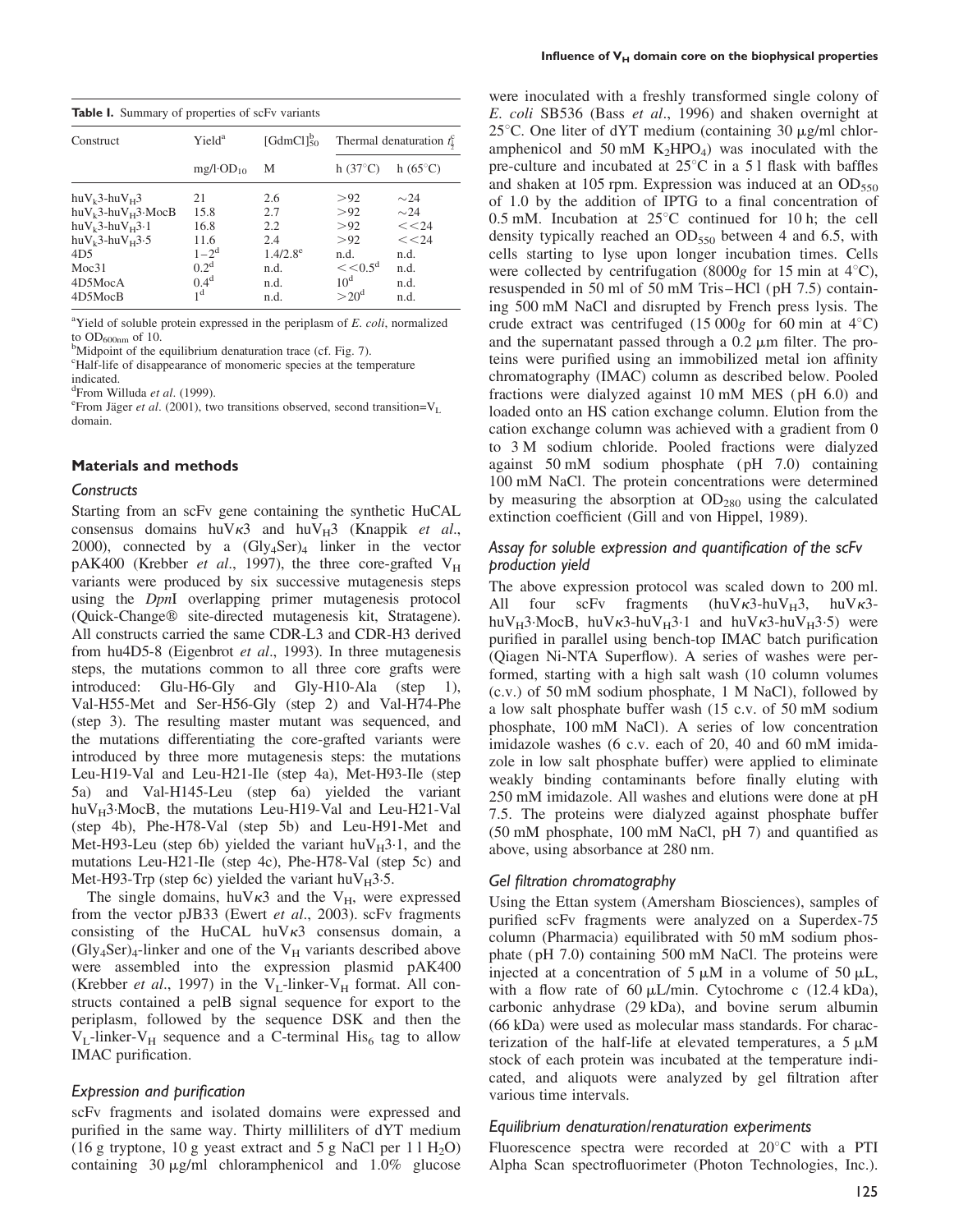Protein/GdmCl mixtures  $(500 \mu l)$  containing a final protein concentration of  $0.5 \mu M$  and denaturant concentrations ranging from 0 to 5 M GdmCl were prepared from freshly purified protein and a 8 M GdmCl stock solution (in 50 mM sodium phosphate, pH 7.0 containing 100 mM NaCl). Each final concentration of GdmCl was determined by measuring the refractive index. The samples were incubated overnight at  $20^{\circ}$ C and the fluorescence emission spectra were then recorded from 320 to 370 nm with an excitation wavelength of 280 nm. Slit widths of 2 nm were used both for excitation and emission. The emission maximum was plotted as a function of GdmCl concentration. Apparent  $\Delta G_{H2O}$ , m-values (slope of transition) and  $[GdmCl]_{50}$  (the concentration of denaturant at which half of the protein is unfolded) values were obtained by applying a standard two-state fit of the wavelength of the emission maximum as a function of denaturant concentration (Creighton, 1997; Monsellier and Bedouelle, 2005) (eq. 1):

 $\lambda$  max $_{(obs)}$  =

$$
\frac{(\lambda \max_N + m_N \cdot [D]) + (\lambda \max_U + m_U \cdot [D]) \cdot e^{-(\Delta G_{H2O} - m \cdot [D])/RT}}{1 + e^{-(\Delta G_{H2O} - m \cdot [D])/RT}}
$$
\n
$$
(eq.1)
$$

Here  $\lambda$ max<sub>(obs)</sub> is the observed fluorescence maximum at a given denaturant concentration [D],  $\lambda$ max<sub>N</sub> and  $m$ <sub>N</sub> are intercept and slope of the pre-transition baseline, and  $\lambda$ max<sub>U</sub> and  $m_{\text{U}}$  the same for the post-transition baseline,  $\Delta G_{\text{H2O}}$ the free energy of unfolding at zero denaturant and  $m$  the dependence of free energy of unfolding on denaturant concentration. Since there is no strict proportionality between the shift of the spectral maximum and the fraction of folded and unfolded molecules, Monsellier and Bedouelle (2005) proposed a method to correct for the effects of the different quantum yields of the native and the denatured state. For the scFv fragments analyzed in this study, this correction factor turned out to be negligible (Supplementary data are available at PEDS online, Figure S2–S7 and Tables ST1–ST4).

## Kinetic denaturation experiments

Protein/GdmCl mixtures  $(500 \mu l)$  contained a final protein concentration of  $1 \mu M$ . Denaturant concentrations ranging from 3.1 to 6 M GdmCl were prepared from a GdmCl stock solution (8 M, in 50 mM sodium phosphate, pH 7.0 and 100 mM NaCl). The GdmCl concentration in each sample was empirically determined by using the refractive index. The GdmCl buffers and protein samples were pre-incubated (in separate tubes) for at least 45 min at  $20^{\circ}$ C. After manual mixing of the two solutions (mixing time ca. 5 s), the fluorescence emission at 330 nm as a function of excitation at 280 nm was recorded with a PTI Alpha Scan spectrofluorimeter (Photon Technologies, Inc.) until the protein unfolding reaction reached equilibrium. Slit widths were 2 nm for both excitation and emission.

## **Results**

To reconcile the observations that, on the one hand,  $h u V_H$ 3 is one of the most frequently used frameworks and gives rise to antibodies of usually good biophysical properties, yet on the other hand, that the huV $_{\rm H}$ 3-muV $_{\rm H}$ 9 chimeric framework performed much better than  $h\nu_{\rm H}$ 3 with a particular set of CDRs (Willuda et al., 1999), we set out to systematically investigate further hybrid frameworks. The observed superior stability might be due to a higher intrinsic stability of the chimeric  $V_H$  framework or to the removal of destabilizing interactions between the  $huV_H3$  core residues and the Moc31-derived CDRs in the chimeric  $V_H$  framework. We therefore reconstructed this chimeric framework in combination with a different set of CDRs derived from the  $huv_H3$ germline family consensus (CDR-H1 and CDR-H2) and from the antibody 4D5 hu4D5-8 (CDR-H3) (Eigenbrot et al., 1993). In addition, we tested whether this stability gain can also be obtained using core residues derived from the human consensus domains that belong to the same structural subtype as  $muV_H9$ , namely hu $V_H1$  and  $huV_H5$ .

We therefore compared the consensus  $h\nu_{\rm H}$ <sup>3</sup> to three different chimeric constructs,  $h u V_H$ 3. MocB,  $h u V_H$ 3.1, and huV<sub>H</sub>3.5, in which the framework core residues of huV<sub>H</sub>3 had been replaced by different residue combinations (Figs. 4 and 5). In all three constructs, the kink connecting strands  $A<sup>'</sup>$ and  $A''$ , i.e. the subtype II determining residues Glu-H6 and Gly-H10 of  $huv_H3$ , were replaced by the subtype III determining residues Gln-H6 and Ala-H10, as present in  $h\nu_{\text{H}}1$ and huV $_{H}$ 5. In muV $_{H}$ 9, H10 is a Pro. This Pro, however, does not influence the kink conformation. Therefore, it was replaced by Ala in  $huv_H3 \cdot MocB$ . Residue H7 was kept as Ser and H9 as Gly in all constructs. The two substitutions in positions H6 and H10 are sufficient to alter the conformation of the framework I kink from type II to type III, but out-of-context changes of the kink conformation usually lead to a destabilization of the domain due to unfavorable interactions with the domain core (Jung et al., 2001).

Therefore, the lower core of the  $huv_{H}3$  framework, composed of residues H19, H21, H55, H56, H74, H78, H91, H93, H96, H102, H104 and H145 [shown schematically in Fig. 4, as space filling (CPK) representation in Fig. 3 and indicated by open triangles in the sequence alignment in Fig. 5], was replaced by the residue combinations characteristic for each of the three different type III  $V_H$  domains: in  $huv_H3 \cdot MocB$ , the lower core residues were replaced by those of the muV $_{\rm H}$ 9 domain, reproducing the hybrid framework of the humanized antibody 4D5MocB (Willuda et al., 1999), but in the context of the heavy chain CDRs of the  $huv_H3$ consensus domain. This construct differs only by a single amino acid (H21, Ile in muV<sub>H</sub>9, Val in huV<sub>H</sub>7) from a hypothetical core lower graft using the core of the human  $huV_H$ 7 consensus and could therefore alternatively be called huV<sub>H</sub>3.7<sub>(V21I)</sub>. Note that huV<sub>H</sub>7 can be treated as a member of the hu $V_H1$  family, as was done in HuCAL (Knappik et al., 2000). In huV $_{\text{H}}$ 3.1, the lower core residues were derived from the consensus of the human  $V_H1$  germline family, in  $huV_H3.5$  by those of the  $huV_H5$  consensus framework.

As some of the 12 hydrophobic lower core residues are conserved between  $huV_H3$  and the type III  $V_H$  domain serving as core donor, there are less than 14 sequence differences between huV $_{\rm H}$ 3 and the three constructs: huV $_{\rm H}$ 3 and huV<sub>H</sub>3.MocB differ by 9 residues, huV<sub>H</sub>3 and huV<sub>H</sub>3.1 by 10 residues and huV $_{H}$ 3 and huV $_{H}$ 3.5 by 8 residues. Five of these substitutions are identical in all three hybrid constructs: the subtype-determining residues H6 and H10, changing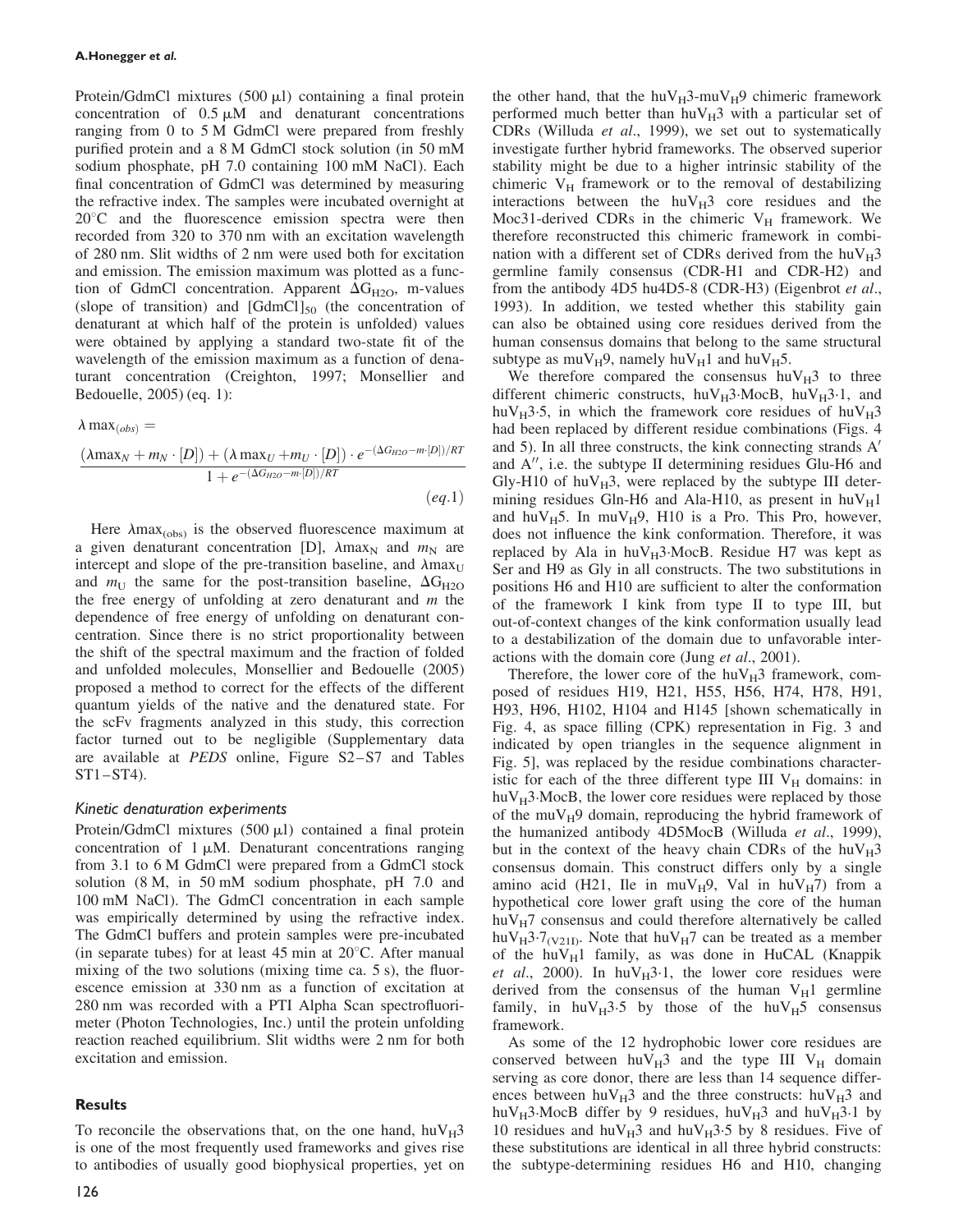



 $\overline{M}$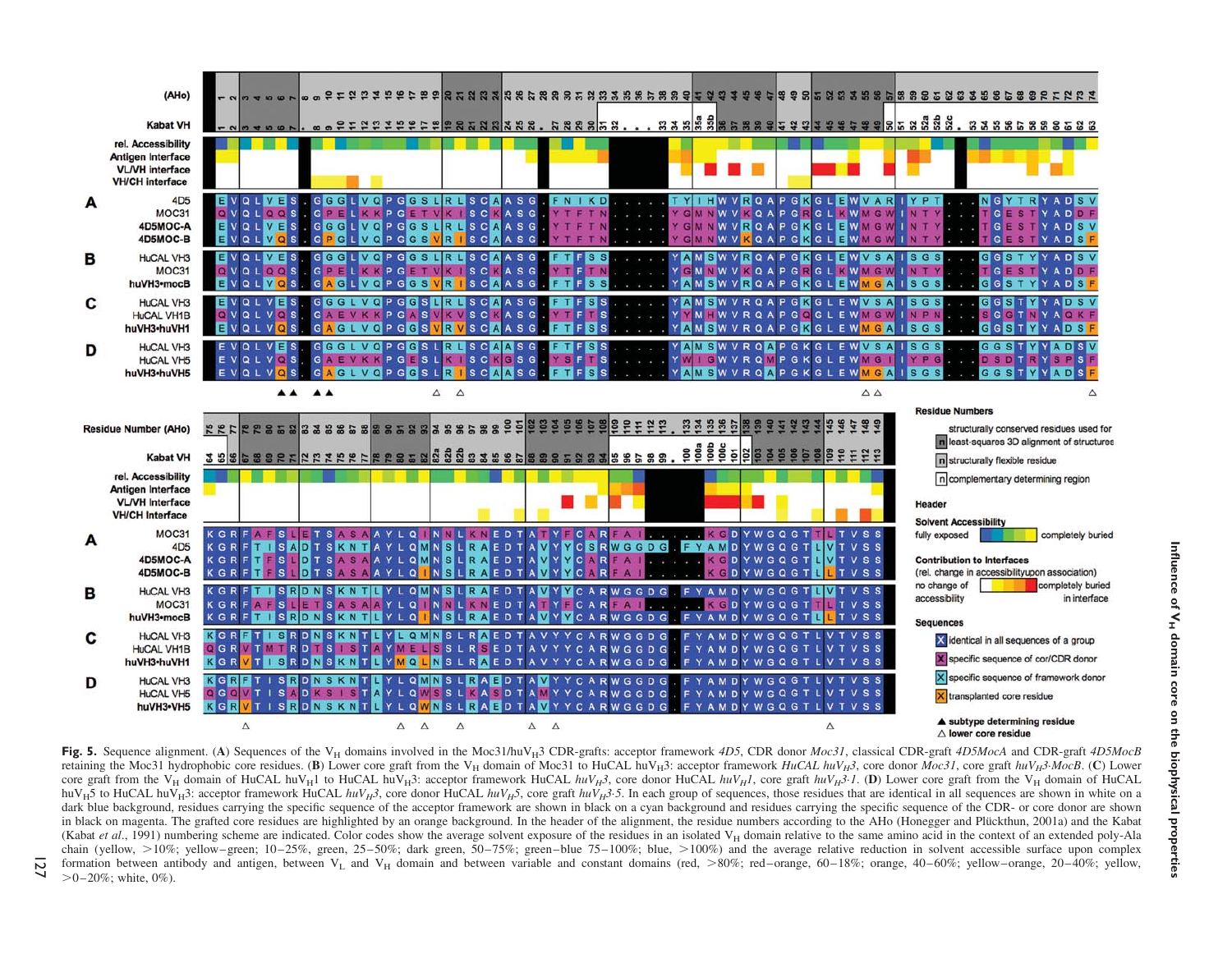the kink sequence signature of residues H6–H10 from Glu-Ser-Gly-Gly to Gln-Ser-Gly-Ala, the substitutions Val-H55 to Met and Ser-H56 to Gly, affecting the  $\beta$ -bulge at the start of CDR-H2 and Val-H74 to Phe, a residue formally located within CDR-H2, but structurally part of the lower core (Figs 3 and 5). All CDR and upper core residues, surface residues, semi-exposed Val-H13 and the charge cluster comprising the buried salt bridge between Arg-H77 and Asp-H100, Arg H45 and Glu H53, Asp H72 and Lys H75, Arg H97 and Glu H99 were retained from  $huv_H3$  as embodied in the HuCAL  $V_H$ 3 consensus domain.

# Expression yields of scFv fragments

Ideally, one would directly compare the properties of the isolated  $V_H$  domains. However, these isolated domains are highly aggregation-prone due to the hydrophobic surface, which forms the  $V_H/V_L$  interface in a scFv but is solvent exposed in the isolated domain. Since huV $_{\text{H}}3.1$  and huV $_{\text{H}}3.5$ could not be produced as isolated domains, and preparations of  $huv_H3 \cdot MocB$  always contained a sizable fraction of aggregates,  $h u V_H$ 3 and the three core grafts were each combined with the most stable of the human  $V<sub>L</sub>$  consensus domains, huV $\kappa$ 3, to form an scFv in V<sub>L</sub>-(Gly<sub>4</sub>Ser)<sub>4</sub>-V<sub>H</sub> orientation with a C-terminal His-tag, and inserted into the vector pAK400 (Krebber et al., 1997) for periplasmic expression in E. coli. The consensus scFv fragment huV $\kappa$ 3-huV $_H$ 3 and the core grafts huV $\kappa$ 3-huV $_H$ 3·MocB, huV $\kappa$ 3-huV<sub>H</sub>3.1, and huV $\kappa$ 3-huV<sub>H</sub>3.5 and a reconstructed huV $\kappa$ 3-huV $_H$ 3 in the same orientation and vector were purified under non-denaturing conditions after expression in soluble form in the periplasm.

With a soluble expression yield of  $10-20$  mg of pure protein from a 11 culture normalized to an  $OD_{600 \text{ nm}}$  of 10 (in short, mg/l $\cdot$ OD<sub>10</sub>), the yields of these four constructs were significantly higher than the yields obtained for the original Moc31 scFv  $[0.2 \text{ mg/l} \cdot \text{OD}_{10}$ , which can be increased to  $0.6 \text{ mg}/1 \cdot \text{OD}_{10}$  by coexpression of the chaperone Skp (Bothmann and Plückthun, 1998)]. This can be compared with the control scFv hu4D5  $(1-2 \text{ mg/l} \cdot \text{OD}_{10})$ , and the humanized Moc31 scFv fragments 4D5MocA (0.4 mg/ l.OD<sub>10</sub>) and 4D5MocB (1 mg/l.OD<sub>10</sub>) (Willuda et al., 1999). The expression yields of the three core-grafted constructs huV $\kappa$ 3-huV $_H$ 3-1 (16.8 mg/l·OD<sub>10</sub>), huV $\kappa$ 3-huV $_H$ 3·MocB  $(15.8 \text{ mg/l} \cdot \text{OD}_{10})$ , and huV $\kappa$ 3-huV $_{\text{H}}$ 3-5 (11.6 mg) were slightly lower than that of the full consensus huV $\kappa$ 3-huV $_H$ 3  $(20.9 \text{ mg/l} \cdot \text{OD}_{10})$ . This yield was well above the 6.5 mg/ l.OD<sub>10</sub> reported (and confirmed here) for the huV $_H$ 3-huV $\kappa$ 3 construct in the pMorphX7 vector (Ewert et al., 2003).

Side-by-side comparison of the two consensus constructs confirmed that the  $V_L$ -linker- $V_H$  scFv in pAK400 (Krebber et al., 1997) reproducibly gave higher yields when normalized to OD than  $V_H$ -linker- $V_L$  scFv composed of the same  $V_L$  and V<sub>H</sub> domains in pMorphX7 (Morphosys AG) (Knappik et al., 2000) (21 mg/l $\cdot$ OD<sub>10</sub> for huV $\kappa$ 3-huV $_H$ 3 in pAK400 vs. 5.8 mg/l $\cdot$ OD<sub>10</sub> for huV<sub>H</sub>3-huV $\kappa$ 3 in pMorphX7). However, cells containing the same scFv construct in the vector pMorphX7 grew to up to two times higher density in standard shaking flask culture without starting to lyse than cells containing the pAK400 vector, making the net yield per liter of culture more similar between the vectors.

In  $V_H$ -linker- $V_L$  orientation and the pMorphX7 vector, the consensus constructs of the core donors  $huV_H1a-huV_K3$   $(11.1 \text{ mg/l} \cdot \text{OD}_{10})$  and  $\text{huV}_{\text{H}}1\text{b-huV}_{\text{K}}3$   $(12.4 \text{ mg/l} \cdot \text{OD}_{10})$ yielded twice as much protein as  $huv_H3-huv\kappa3$  (6.5 mg/ l.OD<sub>10</sub>) in the same vector, while huV<sub>H</sub>5-huV $\kappa$ 3 (6.5 mg/  $1-OD_{10}$ ) was produced with approximately the same yield as huV $_H$ 3-huV $\kappa$ 3 (Ewert *et al.*, 2003).

# Functional stability of the scFv fragments

An scFv intended for use in biological assays and ultimately in therapeutic application has to be stable and remain functional at physiological temperatures and at high concentrations. The time course of aggregation upon incubation in buffer at  $37^{\circ}$ C or of loss of antigen binding activity upon incubation in serum at that temperature is frequently used as a measure to assess the ability of an scFv to withstand thermal stress under physiological conditions. Since the constructs analyzed in this study do not recognize a specific antigen, we could only assess the loss of soluble protein due to aggregation.

Gel filtration analysis of the freshly purified scFv fragments showed all four constructs to elute at the expected size (27 kDa) as monomers, with only a small shoulder hinting at the presence of a very minor fraction of dimers for huV $\kappa$ 3-huV<sub>H</sub>3·MocB and huV $\kappa$ 3-huV<sub>H</sub>3·5 (Fig. 6A). Thus, the different domain cores introduced into the  $V_H$  framework fragment did not result in a significant increase of dimer formation. Incubation at temperatures above the respective aggregation temperature resulted in the irreversible precipitation of the protein. The consensus scFv fragment huV $\kappa$ 3-huV<sub>H</sub>3 and the core grafts huV $\kappa$ 3-huV<sub>H</sub>3·MocB, huV $\kappa$ 3-huV<sub>H</sub>3.1 and huV $\kappa$ 3-huV<sub>H</sub>3.5 all remained fully soluble and monomeric for more than 92 h at  $37^{\circ}$ C and for more than 48 h at  $50^{\circ}$ C. Interestingly, the dimer shoulder observed in freshly prepared material disappeared with concomitant increase of the monomer peak height upon incubation for 24 h at  $50^{\circ}$ C, presumably indicating the re-equilibration of dimer to monomer (Fig. 6B). This is consistent with previous observations of monomer being the thermodynamically preferred form at low to moderate concentrations (Arndt et al., 1998). After 24 h at  $65^{\circ}$ C, 44% of the huV $\kappa$ 3-huV $_H$ 3 and 34% of huV $\kappa$ 3-huV $_H$ 3·MocB were recovered in the monomeric fraction, while less than 5% of huV $\kappa$ 3-huV<sub>H</sub>3.1 and huV $\kappa$ 3-huV<sub>H</sub>3.5 were recovered in the monomeric fraction. Thus, the thermal stability appears to be highest for huV $\kappa$ 3-huV $_H$ 3, closely followed by huV $\kappa$ 3huV<sub>H</sub>3.MocB, while huV $\kappa$ 3-huV<sub>H</sub>3.1 and huV $\kappa$ 3-huV<sub>H</sub>3.5 were significantly less resistant to thermal aggregation. In contrast, at least 95% of the murine Moc31 scFv had aggregated within 30 min at  $37^{\circ}$ C, the loop-graft 4D5MocA showed a half-life of around 10 h at  $37^{\circ}$ C and only the core-engineered 4D5MocB showed no measurable aggregation or precipitation after 20 h at  $37^{\circ}$ C (Willuda *et al.*, 1999).

# Equilibrium unfolding of the scFv fragments in guanidinium chloride

Since scFv fragments aggregate and precipitate upon thermal denaturation, the relative equilibrium thermodynamic stabilities of the different constructs were instead assessed by chemical denaturation, observing the change of the tryptophan fluorescence emission spectrum as a function of guanidinium concentration (Eftink, 1994). The equilibrium denaturation was entirely reversible, as unfolding and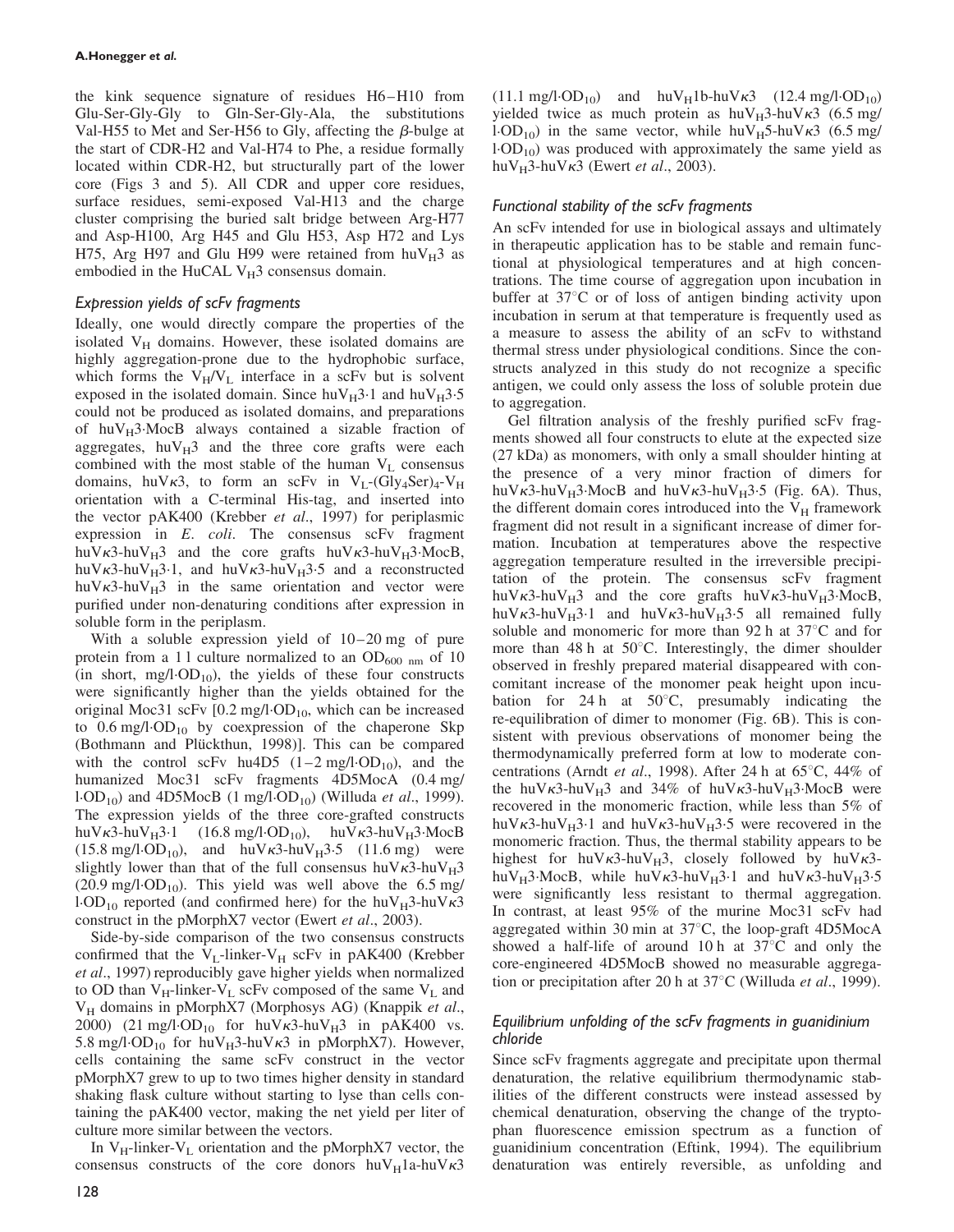

Fig. 6. Gel filtration profiles (A) of freshly purified huVk3-huV $_{H}3$ , huVk3-huV $_{H}3$ -MocB, huVk3-huV $_{H}3$ -1 and huVk3-huV $_{H}3$ -5; (B) of aliquots of huV<sub>K3</sub>-huV<sub>H</sub>3 MocB freshly purified, after 24 h at 50°C, after 48 h at 50°C, after 48 h at 50°C, and after 48 h at 50°C, 24 h at 60°C and 24 h at  $70^{\circ}$ C.

refolding curves, starting from the completely folded or unfolded protein, respectively, were superimposable (Supplementary data are available at PEDS online, Figure S4). The net change in fluorescence quantum yield upon denaturation was small. The fluorescence intensity data showed large errors between closely spaced data points, presumably due to light scattering by aggregated species at intermediate denaturant concentrations.

We therefore resorted to an analysis of the spectral shift of the emission maximum (wavelength of the emission maximum or center of spectral mass). This has been shown to give more robust values for scFv proteins, as this parameter is not affected by light scattering (Wörn and Plückthun, 1999) of soluble aggregates that may form at intermediate denaturant concentrations. The  $\lbrack \text{GdmCl} \rbrack_{50}$ values should therefore be interpreted as the midpoint of the observable spectral shift upon unfolding. If the scFv fragment does not follow a two-state transition, this should not be interpreted as the denaturant concentration at which 50% of the scFv is fully unfolded. Deviations from two-state behavior are frequent for scFv fragments [Supplementary data are available at PEDS online, Figure S6 and (Wörn and Plückthun, 1999; Röthlisberger et al., 2005)].

Comparison of the denaturation curves of the different constructs (Fig. 7) shows that the denaturation curves of the two reference scFv with opposite domain orientation, huV<sub>k</sub>3-huV<sub>H</sub>3 and huV<sub>H</sub>3-huV $\kappa$ 3, do not differ significantly from each other and agree with the value determined previously (Ewert et al., 2003) for  $huv_H3-huv\kappa3$ . The reference curves for huV $_H$ 1-huV $\kappa$ 3 and huV $_H$ 5-huV $\kappa$ 3 were, therefore, also taken from previously described experiments (Ewert et al., 2003).  $V_{\kappa}$ 3-huV<sub>H</sub>3 ([GdmCl]<sub>50</sub>=2.6 M) and huV $\kappa$ 3huV $_H$ 3·MocB ([GdmCl]<sub>50</sub>=2.7 M) show very similar denaturation midpoints (Fig. 7A), although, reflected in a steeper transition of the equilibrium folding/unfolding curve of huV $\kappa$ 3-huV $_H$ 3·MocB (higher apparent cooperativity), this

construct starts to unfold at a somewhat higher denaturant concentration than the reference construct. In contrast, huV $\kappa$ 3-huV<sub>H</sub>3.5 unfolds with a [GdmCl]<sub>50</sub> of 2.4 M, intermediate between that of huV $\kappa$ 3-huV $_H$ 3 (2.6 M) and that of the core donor  $huV_H5-huV_k3$  (2.2 M) (Fig. 7C), and huV $\kappa$ 3-huV $_H$ 3-5 (2.2 M) unfolds at lower denaturant concentration than either huV $\kappa$ 3-huV $_H$ 3 or huV $\kappa$ 3-huV $_H$ 3·1 (2.4 M) (Fig. 7B).

Upon denaturation, the wavelength of the fluorescence maximum of the scFv is shifted by  $\sim$ 12 nm. The use of this measure of unfolding in the determination of  $\Delta G$  of unfolding needs special caution. Differences in the shape of the spectrum and in the fluorescence quantum yield of the native and the denatured state can lead to deviation from a strict proportionality between the spectral shift and the fraction of molecules that have undergone the transition from the native to unfolded state (Monsellier and Bedouelle, 2005). Although Monsellier and Bedouelle suggest a corrective term involving the curvature of the spectra at their  $\lambda$ max that would allow to correct for the non-linear dependence of fluorescence emission maximum on the fraction of molecules that are unfolded (Monsellier and Bedouelle, 2005), we hesitate to extrapolate to  $\Delta G_{(H2O)}$  from these curves, as we have reason to believe that a two-state model of unfolding does not adequately describe the unfolding transitions of all of our scFv.

The data showed a good fit to a two-state model (Creighton, 1997) (cf. Eq. 1), with r-values of 0.999 or better. However, while the *m*-value of 7.4 kcal. $1/mol<sup>2</sup>$  for huV $\kappa$ 3-huV $_H$ 3·MocB approaches the value that would be expected according to Myers et al. (1995) for a protein of 28 kDa with two disulfide bonds such as an scFv, an  $m$ -value of 2.7 kcal.l/mol<sup>2</sup>, as observed for huV $\kappa$ 3-huV $_{\rm H}$ 3, would be expected for a protein of only  $\sim$  14 kDa with two disulfide bonds. The four scFv investigated in this study differ from each other only by a small number of rather conservative point mutation.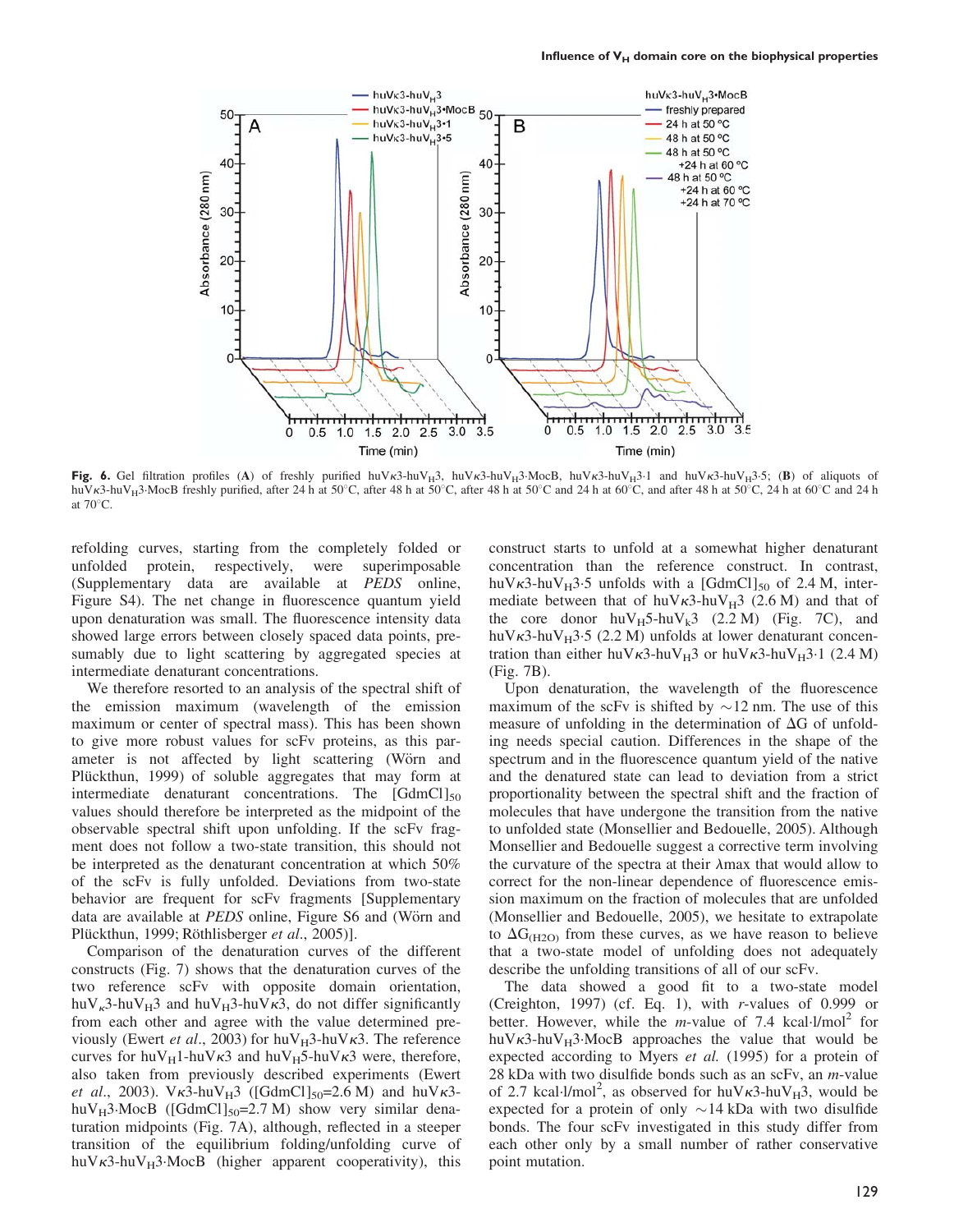

Fig. 7. GdmCl denaturation curves of the scFv constructs, compared to the closest HuCAL<sup>®</sup> human consensus scFv fragments. (A) Consensus scFv huV $\kappa$ 3-huV<sub>H</sub>3 (this study) and huV<sub>H</sub>3-huV $\kappa$ 3 (Ewert *et al.*, 2003) compared to the scFv containing the muV<sub>H</sub>9 lower core graft huV $\kappa$ 3-huV<sub>H</sub>3-MocB. Dashed vertical lines indicate the denaturation midpoints of the isolated huV $\kappa$ 3 and huV $_H$ 3 domains and the approximate denaturation midpoint of huV<sub>H</sub>3·MocB. (B) Consensus scFv huV<sub>H</sub>1-huV $\kappa$ 3 (Ewert et al., 2003) compared to huV<sub>H</sub>1 lower core graft huV $\kappa$ 3-huV<sub>H</sub>3-1 and scFv huV $\kappa$ 3-huV<sub>H</sub>3. (C) Consensus scFv huV<sub>H</sub>5-huV $\kappa$ 3 (Ewert et al., 2003) compared to  $h u V_H5$  lower core graft  $h u V_K3-h u V_H3.5$  and scFv huV $\kappa$ 3-huV<sub>H</sub>3. The unfolding transitions were observed by following the change of the wavelength of the emission maximum of the Trp fluorescence (excitation wavelength 280 nm) as a function of denaturant concentration. The data were fitted using the two-state model (Santoro and Bolen, 1988), simultaneously fitting the pre-transition-baseline ( $\lambda$ max<sub>N</sub>,  $m_N$ ), the post-transition baseline ( $\lambda$ max<sub>U</sub>, m<sub>U</sub>) and the thermodynamic parameters  $\Delta G_{(H2O)}$  and m and plotted as relative spectral shift (relative change of  $\lambda$ max<sub>(obs)</sub> vs. denaturant concentration after baseline correction). Insets show

The m-value can differ from the one expected for the molecular size if there is a hidden intermediate (i.e. it is not a two-state system). However, we first consider the possibility to explain the data within a two-state state approximation.

The m-value (cooperativity of unfolding) in a two-state system is related to the change in solvent accessible surface area ( $\triangle$ ASA) upon denaturation (Myers et al., 1995). To explain large differences in m-value between closely related mutants, one has to postulate either differences in the strength of the interaction between the residues exposed upon unfolding and the denaturant (Tanford, 1970), which is unlikely for very closely related proteins, or that some mutants are not fully unfolded by the denaturant, which would result in different  $\Delta$ ASA. Our data would require a change in  $\Delta$ ASA by a factor 2 to 3 between the mutants.

However, we find that an incomplete denaturation of some mutants would not be consistent with our measurements: the slope of the post-transition baseline is very small and very similar for the different mutants, the emission maxima and the shape of the spectra of the unfolded scFvs are very similar for the four constructs (Supplementary data are available at PEDS online, Figures S2 and S3) and to what is expected for exposed Trp, arguing against a significant difference in the amount of residual structure in the unfolded state.

A very different m-value, taken literally, would mean to extrapolate from the denaturation midpoint to zero denaturant with a very different slope. The values so obtained are, however, clearly not consistent with the functional stabilities that we could measure directly in native buffer. Using a two-state fit with these different m-values, we would extrapolate for huV $\kappa$ 3-huV $_H$ 3 an apparent thermodynamic stability  $\Delta G_{(H2O)}$  of only about 7 kcal/mol compared to around 17 kcal/mol for  $huV_{H}3 \cdot MocB$ , 11 kcal/mol for huV $\kappa$ 3-huV<sub>H</sub>3.1 and 13 kcal/mol for huV $\kappa$ 3-huV<sub>H</sub>3.5 (Supplementary data are available at PEDS online, Tables ST–ST3), while thermal aggregation experiments (see above) and kinetic denaturation experiments (see next section) suggest huV $\kappa$ 3-huV $_H$ 3 to be at least as stable as huV $\kappa$ 3-huV<sub>H</sub>3.MocB. We thus do not believe that the scFv mutants are adequately described by a two-state approximation, and consequently do not believe that  $\Delta G_{(H2O)}$  so obtained would be valid.

Based on previous studies (Wörn and Plückthun, 1999; Wörn et al., 2000; Jäger et al., 2001; Röthlisberger et al., 2005), we suggest that true two-state unfolding behavior of an scFv is the exception rather than the rule, and is predominantly seen in scFv composed of domains that have low intrinsic stability but are stabilized to a significant extent in the scFv (Supplementary data are available at PEDS online, Figure S5a). Taken together, the low apparent m-values are most consistent with a hidden intermediate, which would

plots of the fitted  $\Delta G_{(GdmCl)}$  vs. denaturant concentration for those points whose relative spectral shift lay between 0.05 and 0.95. However, since we find evidence that the two-state assumption is not fulfilled in this system (see text), we do not report the fitted  $\Delta G$  values. Plots of the raw  $\lambda$ max vs. [GdmCl] data for the equilibrium unfolding and refolding reaction, the apparent thermodynamic parameters derived from the fit, the spectra of the folded and unfolded scFv and the influence of corrections (Monsellier and Bedouelle, 2005, 2006) aimed at compensating for the spectral differences between the two states are provided in the Supplementary Material available at PEDS online.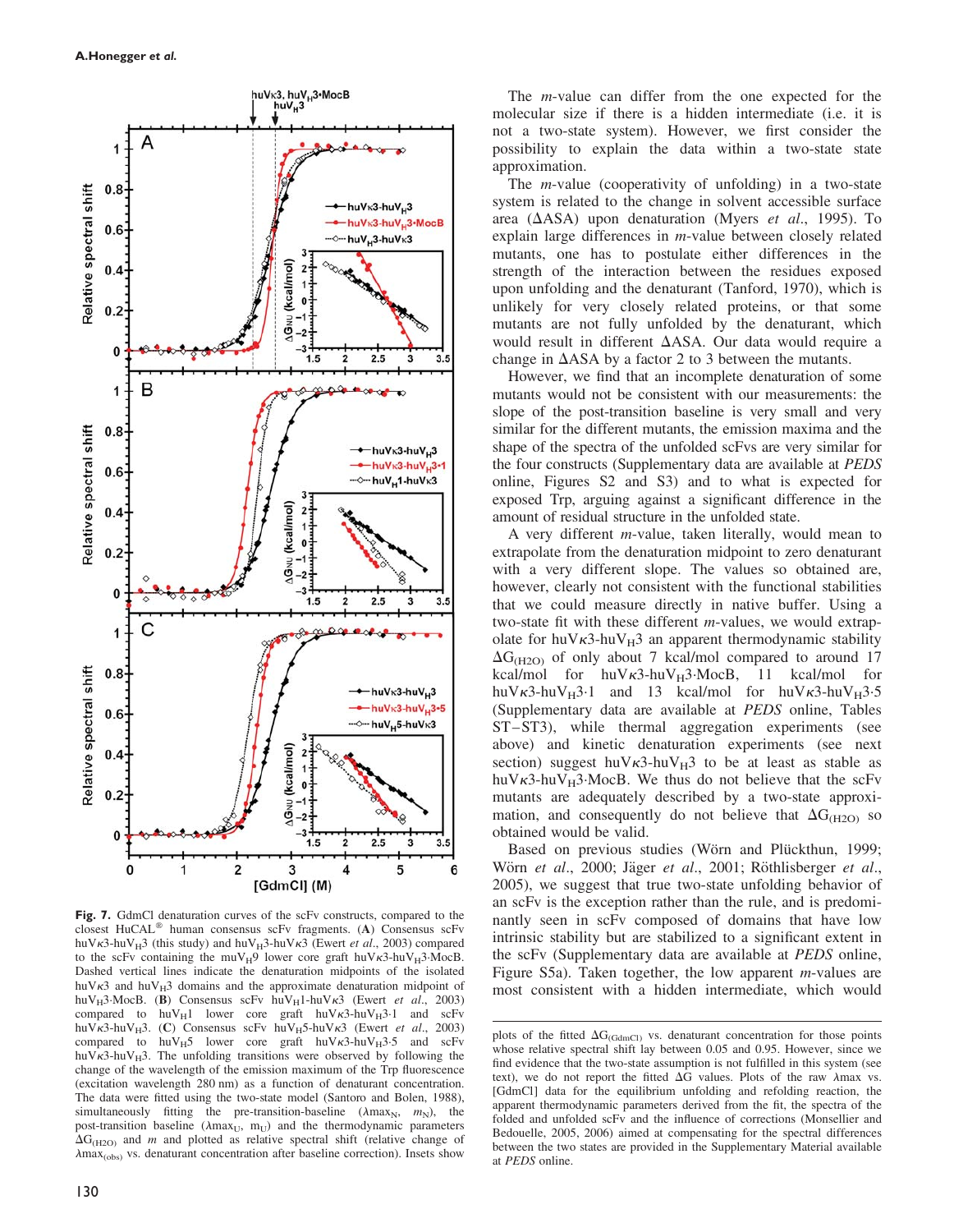preclude to use such different m-values to extrapolate to zero denaturant to calculate  $\Delta G_{(H2O)}$  in a comparison of mutants. The relative stability at medium denaturant concentration, indicated by the  $[GdmCl]_{50}$  values, may thus at least qualitatively describe the relative stability of the mutants at zero denaturant. This only assumes that a similar extrapolation slope is used for all mutants.

## Unfolding kinetics

The four scFv were mixed with different concentrations of GdmCl and the unfolding reaction was followed by recording the change in fluorescence intensity at 330 nm. Figure 8A compares the unfolding traces of the scFv fragments at a guanidinium concentration of 3.2 M, a concentration at which at equilibrium even the most stable construct was .95% denatured. The shape of the trace was different for the four constructs:  $huV_{K3}$ -hu $V_{H3}$  showed a monotonous, slow drop in fluorescence intensity, huV $\kappa$ 3-huV $_H$ 3·MocB an initial fast drop followed by a slow increase and for huV $\kappa$ 3-huV $_H$ 3.1 and huV $\kappa$ 3-huV $_H$ 3.5, this initial drop was so fast that this first phase was essentially completed within the dead-time of manual mixing (5 s). The rate of the slow phase of fluorescence increase was not only the same for the three chimeric constructs, but was also identical to the unfolding rate of the isolated  $h\nu\kappa3$  domain (Fig. 8B). huV $\kappa$ 3-huV<sub>H</sub>3, huV $\kappa$ 3-huV<sub>H</sub>3·MocB and huV $\kappa$ 3-huV<sub>H</sub>3·1 showed similar specific fluorescence intensities in the native state and also tended towards the same fluorescence intensity in the denatured state. The specific fluorescence of huV $\kappa$ 3-huV $_H$ 3.5 was higher than that of the other three constructs due to an additional tryptophan residue in the huV $_{\text{H}}$ 5-derived core (Trp-H93).

Comparison of the spectra of native and denatured isolated huV $\kappa$ 3 and huV $_{\rm H}$ 3 domain and of the scFv composed of these domains suggests that the conserved core Trp L43 and Trp H43 are highly quenched in the native domain. Thus, the fluorescence intensity increases as isolated  $huV\kappa3$  and huV $_{\rm H}$ 3 domains unfold (Jäger *et al.*, 2001). The specific fluorescence of the scFv is higher than the sum of the fluorescence of the two isolated domains. Therefore, the contribution of the three  $V_H$  tryptophan residues buried in the interface between the between the  $V_L$  and the  $V_H$ domain, Trp H54 (conserved), H109 (CDR-H3) and H139 (conserved) is lower when these residues are solvent exposed (isolated domains) than when they are buried in the domain interface (scFv) (Location of the tryptophans in the scFv structure is shown in Supplementary data are available at PEDS online, Figures S1). Upon domain dissociation, not only does the fluorescence quantum yield of the interface Trp residues decrease, but also the fluorescence maximum shifts from lower wavelength to  $\sim$ 350 nm, the typical value for exposed tryptophan residues (Schmid, 2005). Both effects together explain the shift of the maximum of the huV $\kappa$ 3-V<sub>H</sub>3 scFv from 338.4 nm for the native molecule to 349.2 nm for the fully denatured scFv in 5 M GdmCl, and the decrease of fluorescence intensity at 330 nm upon full or partially denaturation. The fast initial decrease of fluorescence intensity in the unfolding traces of  $huV_{\kappa}3\text{-}huV_{\text{H}}3\text{-}MocB$ , huV $\kappa$ 3-huV<sub>H</sub>3.1 and huV $\kappa$ 3-huV<sub>H</sub>3.5 is, therefore, governed by the exposure of the interface tryptophans as a consequence of the unfolding of the  $V_H$  domains, while the subsequent increase in fluorescence intensity represents the unquenching of Trp L43 as the  $V_L$  domain unfolds. In  $V_H$ , the analogous unquenching of Trp H43 is masked by the fluorescence increase of Trp H54, Trp H109 and Trp H139 upon denaturation in the context of the scFv fragment.

In summary, the thermal stability and midpoint of chemical denaturation were very similar for the huV $\kappa$ 3-V<sub>H</sub>3 and



Fig. 8. Unfolding kinetics. (A) Unfolding kinetics of the scFv huVk3-huV<sub>H3</sub>, huVk3-huV<sub>H3</sub>.MocB, huVk3-huV<sub>H3</sub>.1 and huVk3-huV<sub>H3</sub>.5 in 3.2 M GdmCl. (B) Unfolding kinetics of the scFv huV $\kappa$ 3-huV<sub>H</sub>3·MocB and huV $\kappa$ 3-huV<sub>H</sub>3·1 and of the isolated huV $\kappa$ 3 domain in 3.5 M GdmCl. After manual mixing with a dead time of  $\sim$ 5 s, the unfolding was observed as a function of time by recording the change in fluorescence intensity at 330 nm with an excitation wavelength of 280 nm.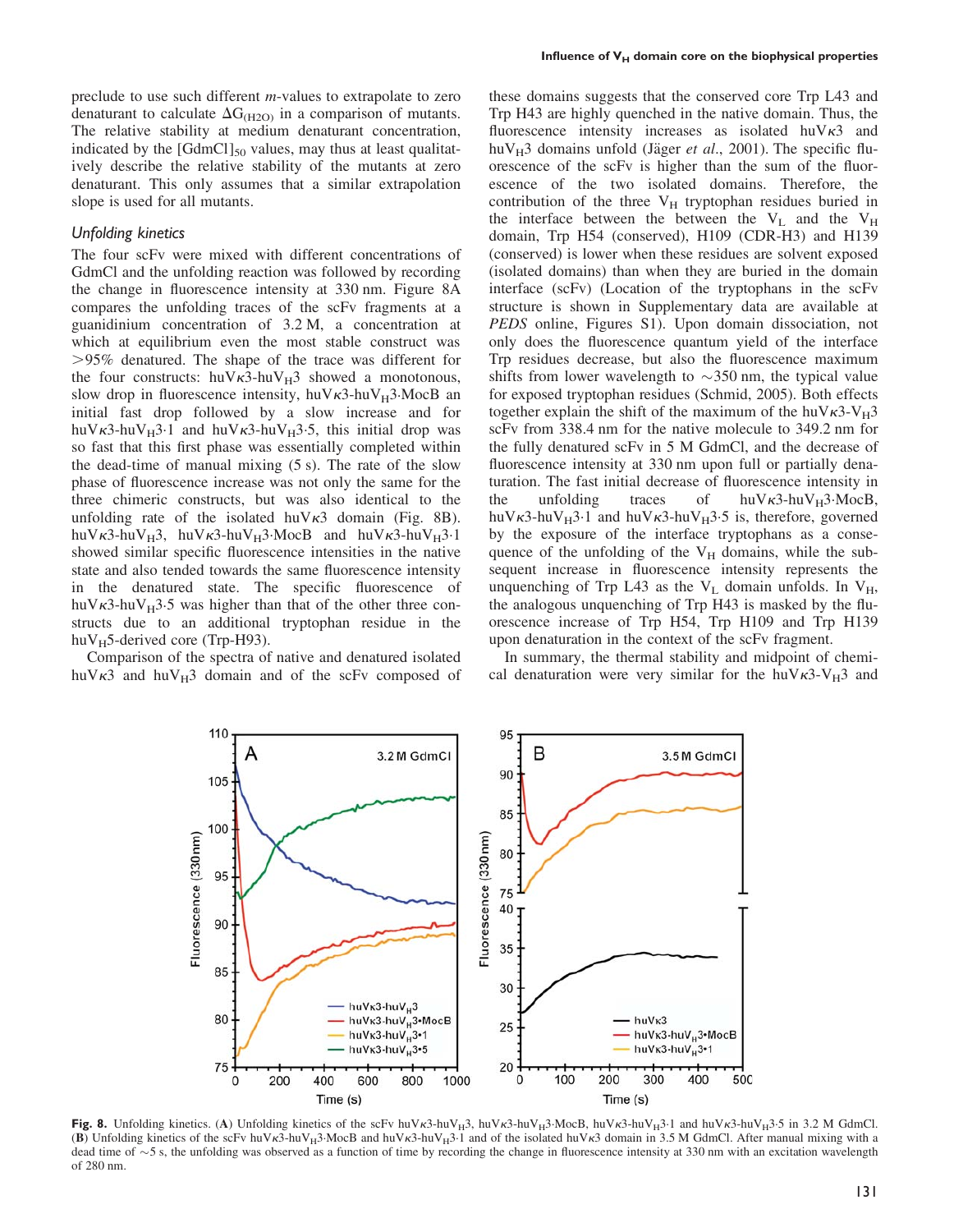huV $\kappa$ 3-V<sub>H</sub>3.MocB scFv. ScFv huV $\kappa$ 3-huV<sub>H</sub>3-5 was less stable, and huV $\kappa$ 3-huV $_H$ 3.1 the least stable of the four constructs, consistent between the midpoint of denaturation and the thermal stability. The unfolding of the  $h\nu_{\rm H}$ 3. MocB domain was significantly faster than that of the huV $\kappa$ 3, indicating a higher activation energy of unfolding for the huV $\kappa$ 3 domain.

# **Discussion**

When designing a CDR graft in order to humanize and/or to stabilize an antibody, one frequently has the choice to either graft to the human consensus framework most closely related to that of the CDR donor, or to the most stable of the human frameworks, the huV $_{\rm H}$ 3 framework. While the subtype II containing hu $V_H$ 3 is the largest human germline family, the murine antibody repertoire is dominated by frameworks of structural subtypes III and IV, due to the large number of  $muV_H1$  germlines. Thus, in order to design the optimal CDR graft for a given murine sequence, the consequences of grafting to a structurally divergent framework have to be taken into account.

In previous studies (Willuda et al., 1999), two CDR-grafts from the muV $_H$ 9 (type III) V<sub>H</sub> domain of antibody Moc31 were compared. They were either to the consensus  $huv_H3$ domain (type II) framework or to a chimeric framework that was derived from  $huV_H3$ , but whose structural subtype had been adapted to that of the CDR donor by retaining the subtype determining residues H6 and H10 and the hydrophobic core residues of the CDR donor (Fig. 4A–D). Although both grafts were significantly more stable than the parental murine scFv, the graft to a  $V_H$  framework that retained the structural subtype of the CDR donor (4D5MocB), and therefore more closely resembled the parental antibody, was more stable than the graft to the consensus hu $V_H$ 3 framework (4D5MocA).

Two different hypotheses can be formulated that might account for the observed differences in stability: (i) either the intrinsic stability of the chimeric framework of 4D5MocB is higher than that of the  $huv_H3$  consensus framework of 4D5MocA, or (ii) destabilizing interactions between the muV<sub>H</sub>9-derived CDRs and the consensus huV<sub>H</sub>3 domain core might have reduced the stability of 4D5MocA. Hypothesis (i) would predict that the stability of grafts to the chimeric framework should be higher than that of grafts to the consensus huV $_{\rm H}$ 3 domain, independent of the origin of the CDRs, while hypothesis (ii) would predict that the chimeric framework would only be superior if combined with CDRs derived from  $muV_H9$ , and possibly other type III  $V_H$ domains. In contrast, in combination with  $huv_H3$ -derived CDRs and CDRs derived from other type II  $V_H$  domains, the consensus huV $_{\rm H}$ 3 domain would give rise to superior molecules. Either result would have implications beyond the system tested—if hypothesis (i) were correct, we would have a generally applicable way to improve the stability of problematic CDR grafts, while if hypothesis (ii) were correct, it would mean that the structural subtype of CDR donor and acceptor framework have to be matched when designing a CDR graft in order to produce a graft with the best possible biophysical properties.

To test the two hypotheses, we put both the consensus huV<sub>H</sub>3 framework and the huV<sub>H</sub>3-muV<sub>H</sub>9 chimeric framework into a different context by combining them with huV $_{\rm H}$ 3-consensus-derived CDR-H1 and -H2, a CDR-H3 taken from hu4D5-8, and providing the scFv with a huV $\kappa$ 3 consensus domain. In this context, hypothesis (i) would predict the scFv containing the chimeric  $V_H$  framework to be more stable, while hypothesis (ii) would predict the scFv containing the consensus  $huV_H3$  framework to be more stable. To test whether it was sufficient to convert the subtype of the  $V_H$ -framework from type II to type III, or whether the specific combination of hydrophobic core residues found in  $muV_H9$  was needed, we added two more chimeric  $V_H$  domains to the analysis. In one of these, the core residues were taken from the  $huv_H1$  consensus, in the second, from the huV $_{H}5$  consensus. An added incentive for testing the latter two constructs lay in the observation that scFv huV<sub>H</sub>1-huV $\kappa$ 3 gave higher and huV<sub>H</sub>5-huV $\kappa$ 3 similar yields as the more stable huV<sub>H</sub>3-huV $\kappa$ 3 upon periplasmic expression in E. coli (Ewert et al., 2004).

Thus, we compared the biophysical properties of four different scFv fragments which differed only in the subtypedetermining residues and the hydrophobic residues of the lower core (Fig. 4E–H). In scFv huV $\kappa$ 3-huV $_H$ 3, all residues are derived from the consensus sequence of the corresponding human germline family, with the exception of CDR-L3 and CDR-H3, which were taken from hu4D5-8. In the other three scFv, glutamate H6 was replaced by glutamine and Gly H10 by Ala. The three constructs differed from each other in the combination of hydrophobic residues that make up the hydrophobic core of the V<sub>H</sub>-framework: in huV $\kappa$ 3-huV<sub>H</sub>3.MocB these were derived from  $muV_H9$  (Moc31), in  $huV_K3-V_H3.1$ from huV<sub>H</sub>1 and in huV $\kappa$ 3-huV<sub>H</sub>3.5 from huV<sub>H</sub>5.

Both hypotheses presume the existence of structural differences between  $V_H$  domains derived from the mu $V_H$ 9 germline family, and the CDR acceptor in the classical CDR graft, the hu $V_H$ 3 consensus domain. While we do not have an experimental structure of the exact  $V_H$  domains investigated in the present study, the analysis of diagnostic sequence features allows us to identify  $muV_H9$  as a type III structure, and huV $_{H}$ 3 as a type II structure (Fig. 1A–D). In addition, we can compare all  $muV_H9$ -derived  $V_H$  structures in the PDB (Berman et al., 2000) to all huV $_H$ 3-derived structures, and observe systematic structural differences between the two groups (Fig. 1E and F).

Structural comparisons of the different domain subtypes suggest that changes in the framework I kink conformation may in turn lead to clashes or under-packing in the adjacent hydrophobic core. As a result, the combination of residues that pack the hydrophobic core of the  $V_H$  domain is not conserved between the subtypes. On the other side of the domain, CDR-H2 residues pack into the domain core. In particular, residue H74 (Kabat H64) is highly divergent between different  $V_H$  subtypes and may not pack well with similarly divergent residues in the domain core, either leading to steric strain or to an adaptation of the CDR-H2 conformation (Fig. 3).

Superposition of the  $muV_H9$ -derived  $V_H$  structures onto the available huV $_{\rm H}$ 3 derived structures (many of them are themselves CDR grafts to the  $huv_H3$  consensus framework) revealed subtle structural differences between the two families (Fig. 1F), outside the local differences in the FR1 region that define the subtype. Slight differences in the relative orientation of the inner and the outer  $\beta$ -sheet of the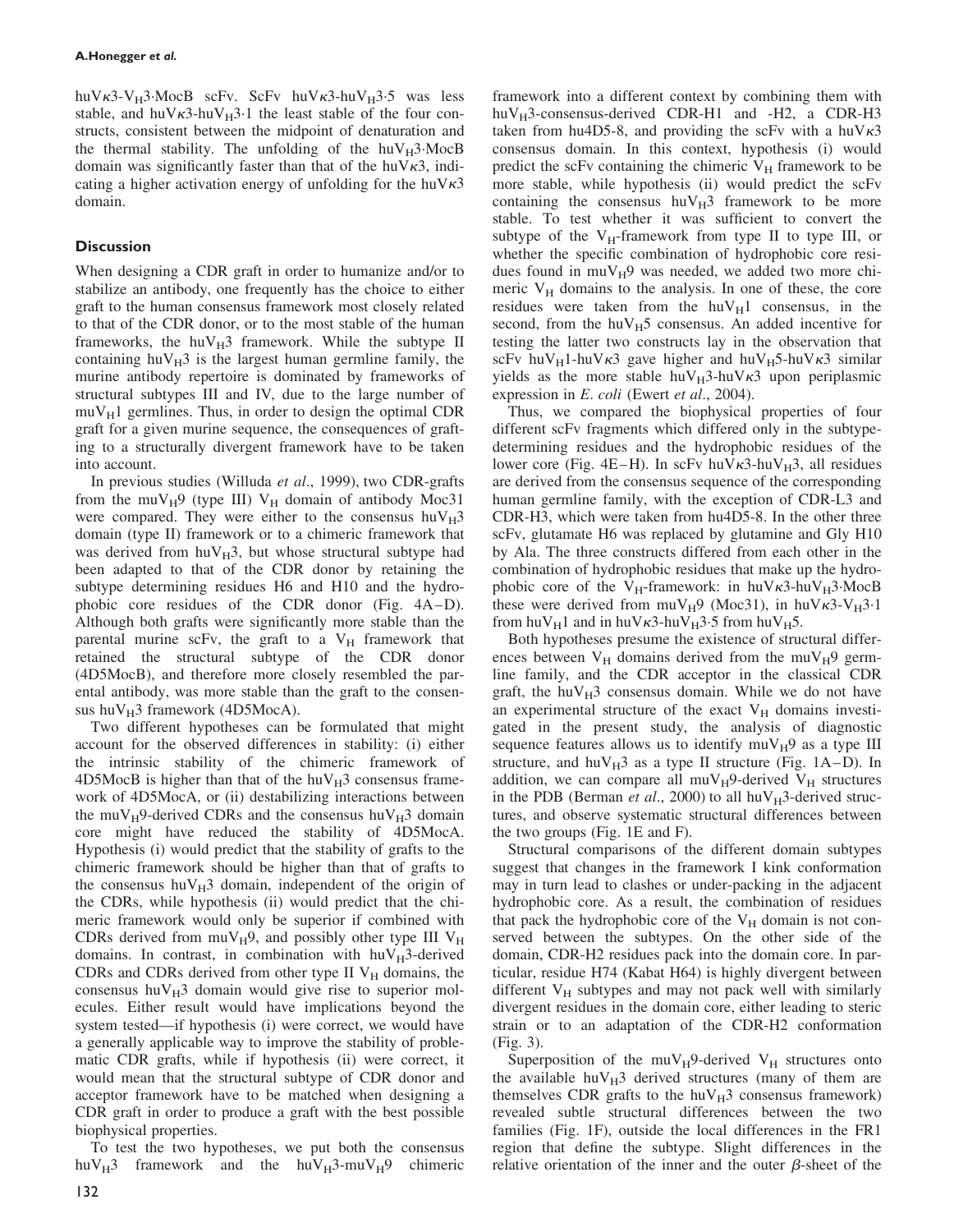domain and differences in the conformation and take-off angle of CDR-H2 between the two  $V_H$  families might have affected the antigen binding affinity. This was not the case in the Moc31 graft, as the two constructs 4D5MocA and 4D5MocB bound the antigen with similar affinity (Willuda et al., 1999). However, a mismatch between the conformation of the muV $_H$ 9-derived CDRs and the huV $_H$ 3-derived framework, while not sufficiently severe to alter the CDR conformation and interfere with antigen binding, may have introduced sufficient steric strain to destabilize 4D5MocA in comparison to 4D5MocB, which was designed to preserve the type III structure of the graft donor while preserving as much as possible of the human sequence and the high intrinsic stability of the huV $_{\rm H}$ 3 consensus domain. If the relief of this strain in 4D5MocB were responsible for the superior stability of this construct, as stated by the second hypothesis, there would be no intrinsic advantage of the hybrid framework as constructed in 4D5MocB over  $huv_H3$ ; rather the hu $V_H$ 3 was under unusual strain with the particular set of CDRs present in the construct.

In contrast, the first hypothesis seeks the reason for the different stabilities in the domain frameworks themselves, at the source of their structural divergence: the fully buried glutamate side chain in position H6 that is a hallmark of type II frameworks is not part of a salt bridge or charge cluster, it only interacts with main-chain NH groups and the side-chain OH of Thr H143 to satisfy its hydrogen bonding requirements (Fig. 2). Normally, the burial of an uncompensated charge in the domain core is energetically highly unfavorable, and indeed the out-of-context replacement of glutamine H6 in a type III  $V_H$  domain by a glutamate will severely destabilizes the domain (Kipriyanov et al., 1997; de Haard et al., 1998; Jung et al., 2001). However, this glutamate is highly conserved in the germlines giving rise to subtype II domains, and type II  $V_H$  domains are overrepresented amongst the most stable  $V_H$  domains, indicating that the replacement of the Glu by an uncharged residue is evolutionally disfavored. One might think that in designing the hybrid framework 4D5MocB, we may have found a successful combination of core and subtype-determining residues, accommodating a Gln in H6 in combination with stabilizing features typical of the  $huv_H3$  consensus. If this were the case, CDR-grafts to the hybrid framework should be more stable than grafts of the same CDRs to the  $huv_H3$  consensus framework, independent of the structural subtype of the CDR donor.

As the data in the results section shows, thermal denaturation, midpoints of equilibrium chemical denaturation and denaturation kinetics suggest that the functional stability of the four  $V_H$  constructs can be ranked as huV $_H$ 3>huV $_H$ 3·MocB>huV $_H$ 3·5 $\approx$ huV $_H$ 3·1. This ranking does not agree with the  $\Delta G_{(H2O)}$ -values extrapolated from a two-state fit, which would assign a very low thermodynamic stability to the scFv containing the huV $_{\rm H}$ 3 domain. However, the low cooperativity of the unfolding transition of the scFv containing the  $huV_H3$  domain is not compatible with a two-state transition, but hints at the presence of a hidden intermediate. We have thus concluded that the system is not behaving like a two-state system, and an extrapolation with very different slopes to obtain  $\Delta G_{(H2O)}$  for the different mutants is not justified.

The high stability and production yield of the four constructs containing the hu $V_H3$  consensus CDRs in comparison to both 4D5MocA and 4D5MocB, and the reduced stability of the three core-grafted constructs compared to the consensus huV $_{\rm H}$ 3, all point towards the hypothesis of an improved fit between CDRs and framework. This explains the increased stability of 4D5MocB compared to 4D5MocA and of huV $\kappa$ 3-huV $_H$ 3 compared to the three chimeric constructs tested in this study. The data are not compatible with an increased intrinsic stability of the chimeric frameworks. This demonstrates that a CDR graft to a structurally divergent framework not only carries an increased risk of losing affinity, but may also lead to decreased stability. Furthermore, these findings of a context-dependence of the optimal framework illustrate another reason why nature has chosen to build the immune system on a set of frameworks, rather than a single one, to support the different CDRs.

#### Acknowledgements

A.H. and A.P. conceived the project, A.H. designed and modeled the mutants and lead the data evaluation, all authors designed experiments, A.D.M. performed the experiments, and all authors evaluated data and wrote the manuscript. We thank Hugues Bedouelle for providing the Kaleidagraph macros used to evaluate the equilibrium unfolding data.

# Funding

This work was supported by the Schweizerischer Nationalfond, grant 3100AO-113720.

#### **References**

- Arndt, K.M., Müller, K.M. and Plückthun, A. (1998) Biochemistry, 37, 12918–12926.
- Bass,S., Gu,Q.M. and Christen,A. (1996) J. Bacteriol., 178, 1154–1161.
- Bentley,G.A., Boulot,G., Riottot,M.M. and Poljak,R.J. (1990) Nature, 348, 254–257.
- Berman,H.M., Westbrook,J., Feng,Z., Gilliland,G., Bhat,T.N., Weissig,H., Shindyalov, I.N. and Bourne, P.E. (2000) Nucleic Acids Res., 28, 235-242.
- Bothmann, H. and Plückthun, A. (1998) Nat. Biotechnol., 16, 376-380.
- Creighton,T.E. (1997) Protein Structure: A Practical Approach. 2nd edn. Oxford University Press.
- de Haard,H.J.W., Kazemier,B., van der Bent,A., Oudshoorn,P., Boender,P., van Gemen,B., Arends,J.W. and Hoogenboom,H.R. (1998) Protein Eng., 11, 1267–1276.
- Di Paolo,C., Willuda,J., Kubetzko,S., Lauffer,I., Tschudi,D., Waibel,R., Plückthun,A., Stahel,R.A. and Zangemeister-Wittke,U. (2003) Clin. Cancer Res., 9, 2837–2848.
- Eftink,M.R. (1994) Biophys. J., 66, 482–501.
- Eigenbrot,C., Randal,M., Presta,L., Carter,P. and Kossiakoff,A.A. (1993) J. Mol. Biol., 229, 969–995.
- Ewert,S., Cambillau,C., Conrath,K. and Plückthun,A. (2002) Biochemistry, 41, 3628–3636.
- Ewert, S., Huber, T., Honegger, A. and Plückthun, A. (2003) J. Mol. Biol., 325, 531–553.
- Ewert, S., Honegger, A. and Plückthun, A. (2004) Methods, 34, 184-199.
- Faber,C., Shan,L., Fan,Z., Guddat,L.W., Furebring,C., Ohlin,M., Borrebaeck,C.A. and Edmundson,A.B. (1998) Immunotechnology, 3, 253–270.
- Fellouse,F.A., Li,B., Compaan,D.M., Peden,A.A., Hymowitz,S.G. and Sidhu,S.S. (2005) J. Mol. Biol., 348, 1153–1162.
- Fellouse,F.A., et al. (2007) J. Mol. Biol., 373, 924–940.
- Gill,S.C. and von Hippel,P.H. (1989) Anal. Biochem., 182, 319–326.
- Hamers-Casterman,C., Atarhouch,T., Muyldermans,S., Robinson,G., Hamers, C., Songa, E.B., Bendahman, N. and Hamers, R. (1993) Nature, 363, 446–448.
- Honegger, A. and Plückthun, A. (2001a) J. Mol. Biol., 309, 657-670.
- Honegger, A. and Plückthun, A. (2001b) J. Mol. Biol., 309, 687-699.
- Jäger, M., Gehrig, P. and Plückthun, A. (2001) J. Mol. Biol., 305, 1111-1129.